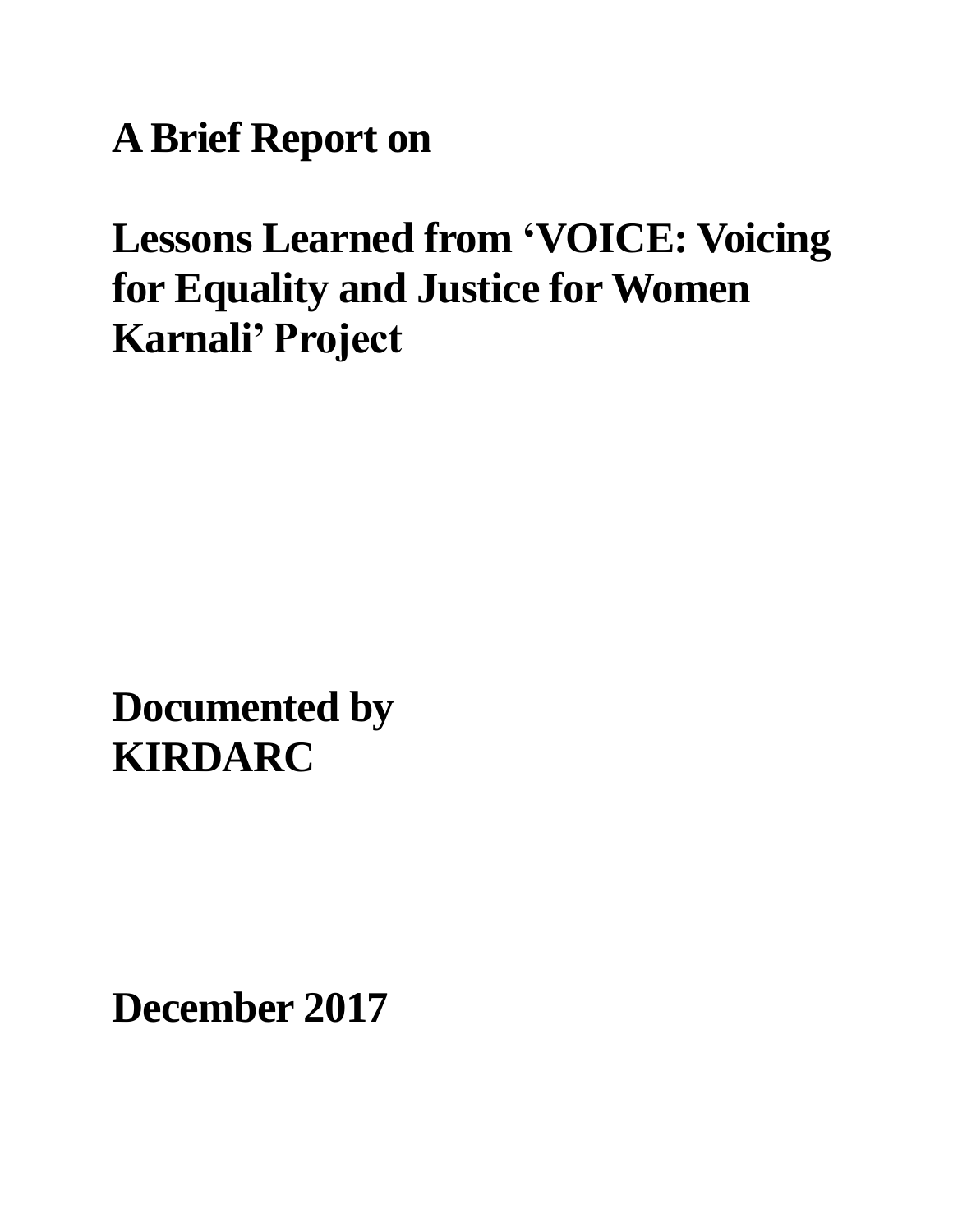# Table of Contents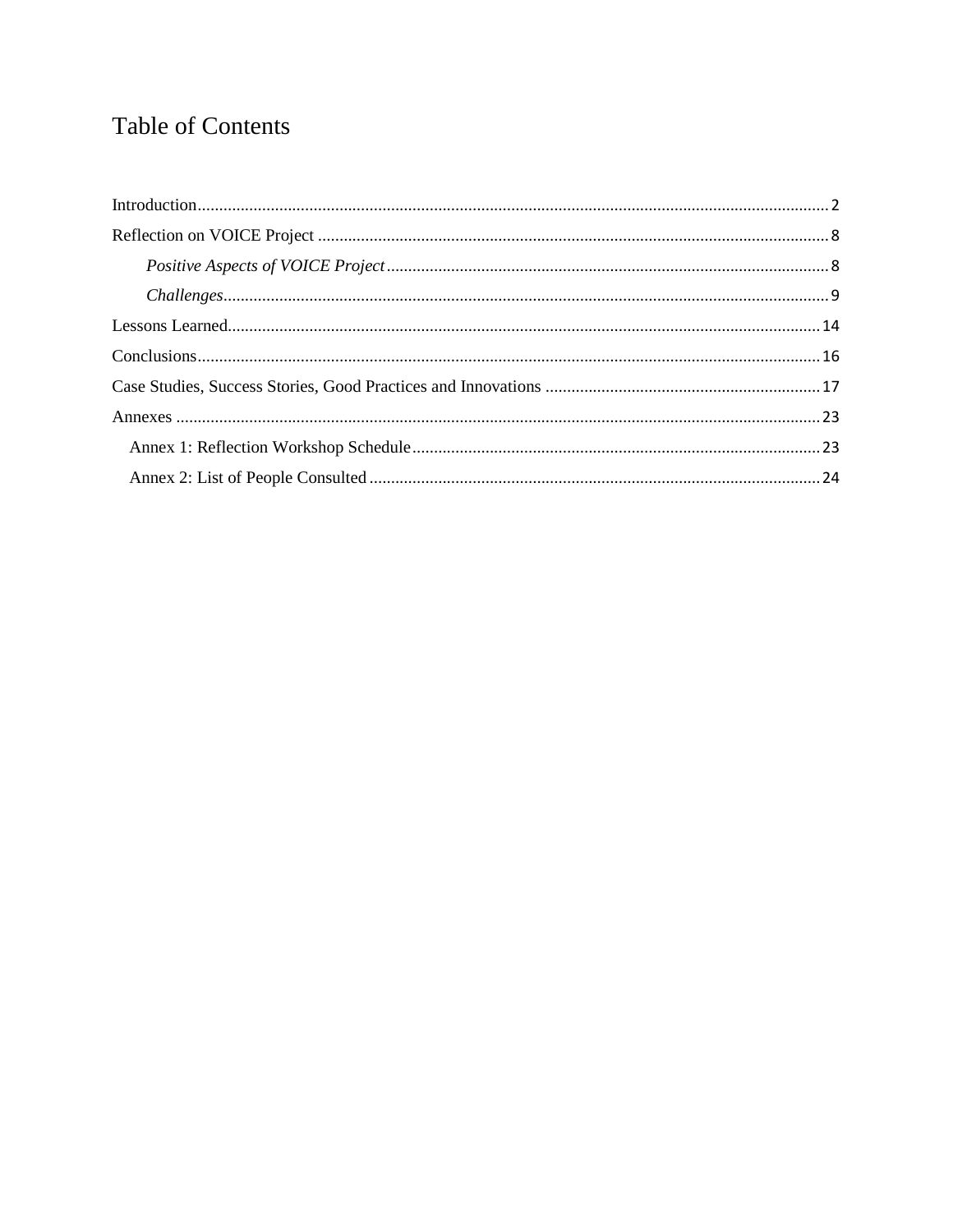# <span id="page-2-0"></span>Introduction

# *Background*

This report documents lessons learned from the second phase of **"VOICE: Voicing for Equality and Justice for Women Karnali"** project that KIRDARC Nepal in technical support of WWS and Mission East implemented in 6 VDCs of two districts (Mugu and Humla), currently in 3 Rural Municipalities and 1 Municipalities of Karnali zone. The project was financially supported by Civil Society in Development (CISU).

Despite abundant opportunities, Karnali region is characterized by the high levels of social, political and economic disparity and discrimination, primarily on the basis of caste/ethnicity, gender, and ability. Women and so-called lower caste people (mainly Dalits) from the region are subjected to multiple marginalization. Marginalized and discriminated against, they have lower access to education, livelihood opportunities and access to health facilities, thus further increasing their vulnerability. In most communities discriminatory practices are widespread, leading to cultural practices like child marriage, domestic violence, and exploitation. These practices often contribute to causing malnutrition and higher infant mortality rates among girls/women. In rural areas, most girls don't have access to any education further than the third grade in primary level. The lack of education implies that women also feel more insecure and are unable to participate in decision making, as their negative self-image emanated from perceived "less" knowledge and education than that of their male counterparts prevents them to do.

Prolonged discrimination and marginalization of women in the region is a result of widely accepted social norms that 'women are subjected to be treated like property disposed at the service of men'. Moreover, a culture of silence among women and indifferent mindsets of male in the society have resulted in nonintervention from outsiders as VAW, particularly domestic violence against women and girls is largely considered as family matter. In such a situation, it is not surprising that despite a growing awareness of their rights still a significant number of women are yet unable to participate in decision making that determines their destiny. Despite growing attention paid by both the government and civil society organizations women, especially from Dalit community are still treated as mere recipient end of the development service delivery.

In order to enhance inclusive participation the VOICE project aimed at empowering women (Dalit, single, person with differently able, socially excluded and ultra-poor) to fight against gender based violence and advocate for their development rights towards local state structures and have increased social participation through training and allocation to resources.

The overall development objective of VOICE project is to empower women and civil society organizations for better inclusion and development in the Karnali Zone, Nepal. This is aimed to have achieved by creating a conducive and inclusive environment for women and girls in the Karnali region to be able to participate in, contribute to and benefit from development efforts at local level.

To contribute towards the overall objective of the project some objectives have been set that are related to three different project results as follows: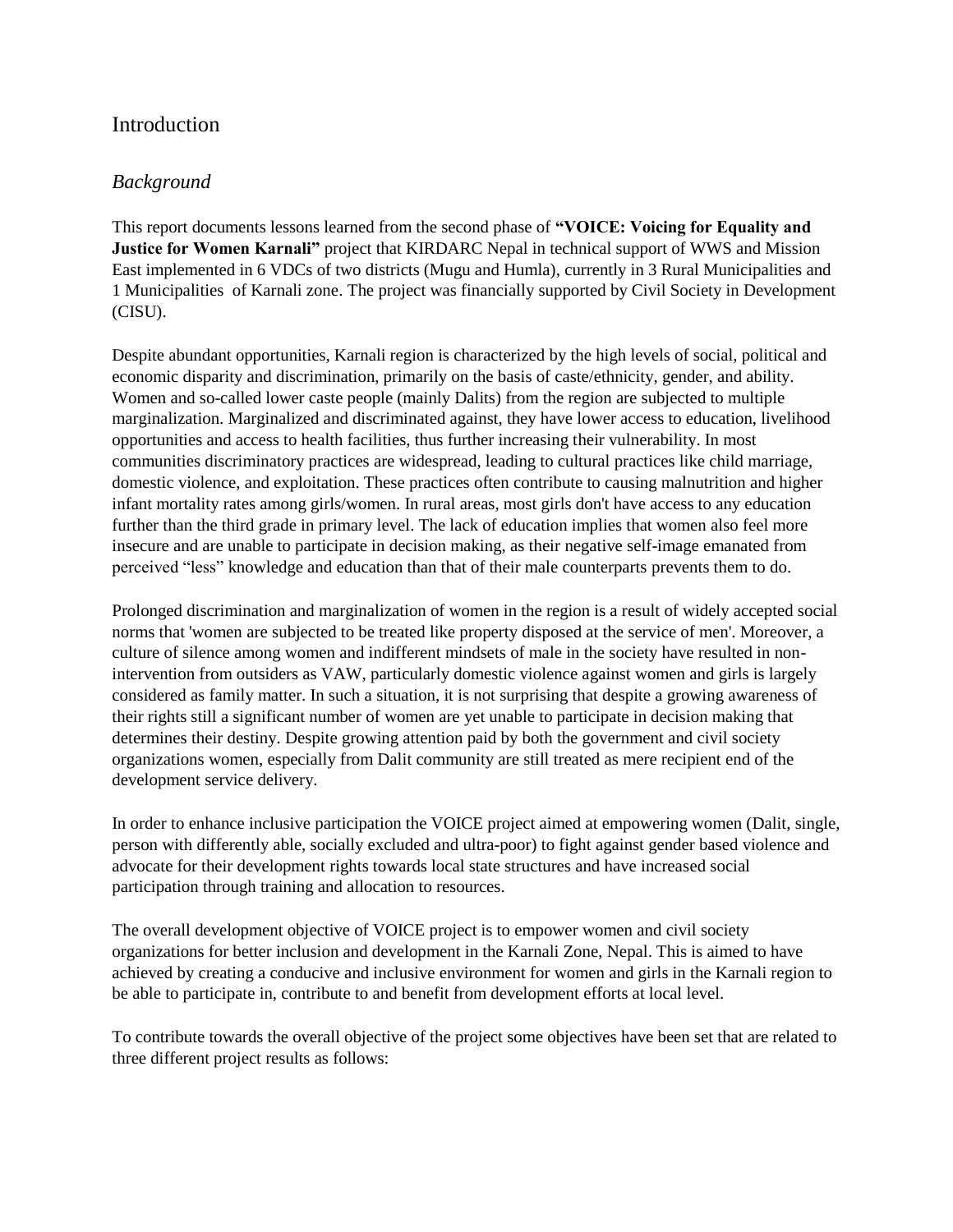- 1. Women & Girls have adequate knowledge, skills and capacity to fight discrimination and violence and their family and wider society have positive attitude, perceptions and behavior towards them.
- 2. Civil Society has better capacity and stronger networks to complement government efforts, work as watch-dogs, influence local policy decision (resource allocations, programming, etc.) in favor of right holders, forward accountability
- 3. Local Government structures (VDCs and DDCs) are more inclusive, and accountable

The project is focused on one of the most marginalized and poor areas (6 VDCs) of Nepal to benefit women (Dalit, Single and Women with Disability) and most vulnerable, but to reach them effectively, the project has worked with other groups, especially government service providers, civil society organizations. The project developed capacity of local individual women, women"s groups and CBOs by creating 18 Women Groups, 18 Adolescent Girls Group, and 8 networks of those groups in these VDCs.The detail of the direct and indirect beneficiaries groups include:

| Direct beneficiaries Groups (means) |                                                                                         | <b>Indirect groups/Impact Groups</b>                                               |  |  |
|-------------------------------------|-----------------------------------------------------------------------------------------|------------------------------------------------------------------------------------|--|--|
|                                     | 70 Social leaders/ Teachers: (5 social<br>leaders+5 teachers) per VDC and 5 in district | 4000 women and 54 women groups (paralegal<br>$\bullet$<br>committee), among which: |  |  |
|                                     | Family Members (especially male partners)                                               | 1,000 Adolescent girls                                                             |  |  |
|                                     | 30 Political leaders: <i>approx.</i> 5 <i>leaders per</i><br><i>VDC</i>                 | 3000 women including (100 Single women,<br>2,000 Dalit women, 250 women with       |  |  |
|                                     | 40 Police Office staffs: 20 in VDCs and 20 in<br>districts                              | disabilities)<br>And 1,000 children (indirect)                                     |  |  |
|                                     | 90 VDC body members: 15 persons per VDC                                                 |                                                                                    |  |  |
|                                     | 60 Local CBOs/local groups: 10 groups per<br><i>VDC</i>                                 |                                                                                    |  |  |
|                                     | 54 FCHVs: 9 FCHV per VDC                                                                |                                                                                    |  |  |
|                                     | 10 Civil Society Organizations: 5 CSOs per<br>district                                  |                                                                                    |  |  |

Objectives of the Learning Documentation:

The learning documented hence is expected to be disseminated to wider groups, networks, community people, stakeholders, government agencies and other actors working for women empowerment. Further it is expected to inform the next phase of the VOICE project and other similar projects as well.

Specific objectives of the Lessons Learning Documentation included:

- Collect the lessons learnedfrom phase second of VOICE project and document.
- Disseminate and share the project learning among wider groups, networks, stakeholders, government line agencies, and other people working on women empowerment issue.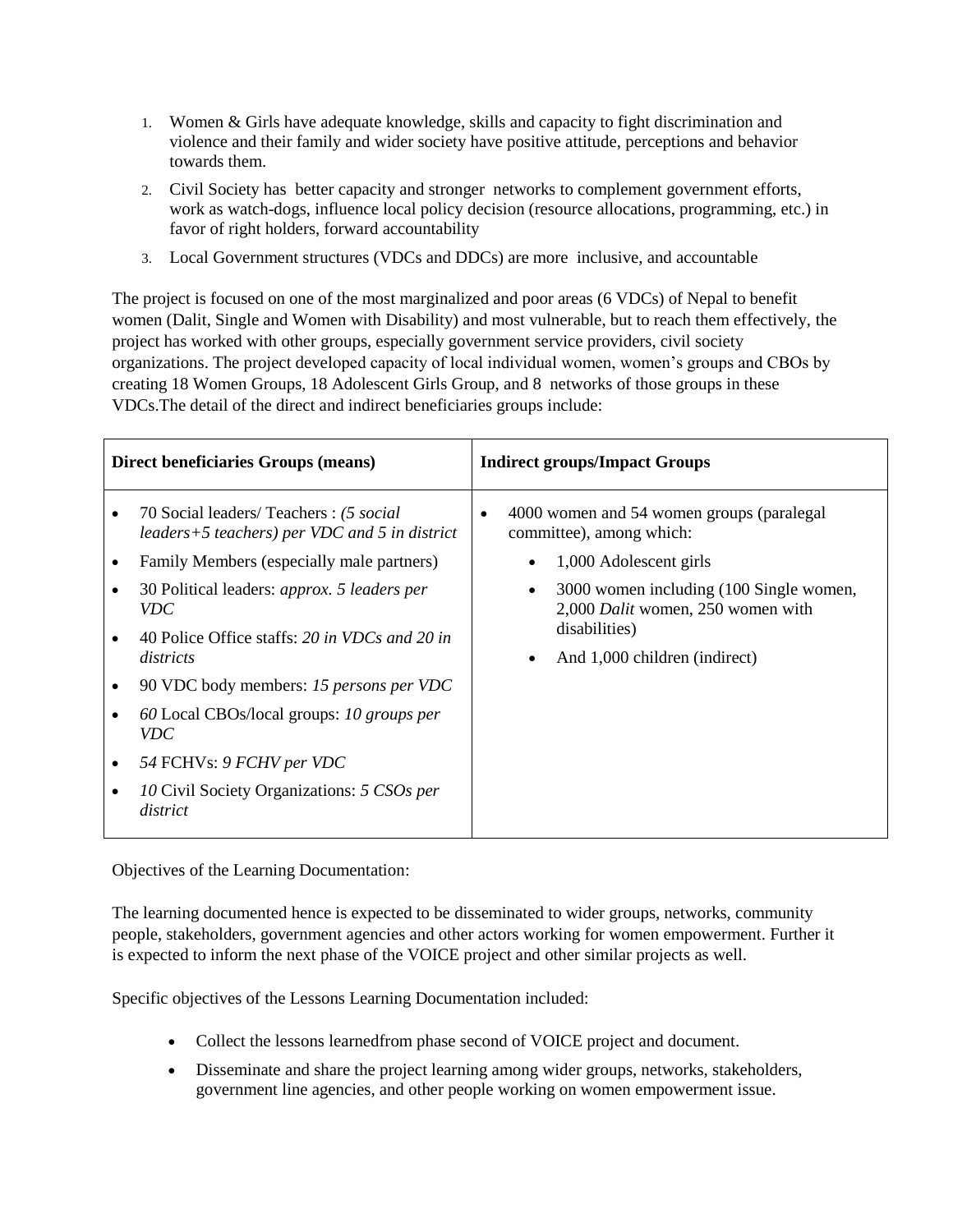Use the learning while planning for the next phase of the project.

# *Approach and Methodologies of Lessons learning Documentation*

The image (in the right) briefly captures the key steps followed to document the lessons learnt from the VOICE project. Here are some of the key steps the team undergo to capture the lessons:

*1. Defining the scope of lessons learning documentation*



In this step the need for lessons learned was identified and the scope of the exercise was elaborated in the terms of reference. Establishing the specific need and purpose for lessons, the audience for the product, and which individuals should comprise the project team was finalized after consultation between key project staff and the project implementation partners, taking the planned activity in the project document into consideration. MEAL Coordinator was primarily responsible to draft the ToR, define the scope of the exercise in consultation with partners and project team. A consultant was then hired to help VOICE team in documenting the lessons. The team then agreed to a product format (length, style, and presentation), data collection and analysis methodologies (e.g., literature review, reflection workshops and core team reviewing the workshop outputs) and process, dissemination strategy, and other activities that will be needed.

#### *2. Reflection on project journey and results and document lessons*

The reflection on VOICE project was a second one in the continuum after review of the literatures, including project documents and other periodic reports. A workshop was facilitated in Surkhet participated by the entire project staff from the project area. A full-day workshop was devoted in selfassessing the project from different perspectives. The reflection process aimed at capturing information through structured and unstructured processes focusing both upon positive experiences that achieve organization goals, and on negative experiences that result in undesirable outcomes. The reflection workshop was mainly guided by the following key questions:

- What were the key areas of your involvement in VOICE project?
- What are the key areas of interventions?
- What were the approaches/strategies and activities?
- Which of the strategies and activities you think have been effective/less effective?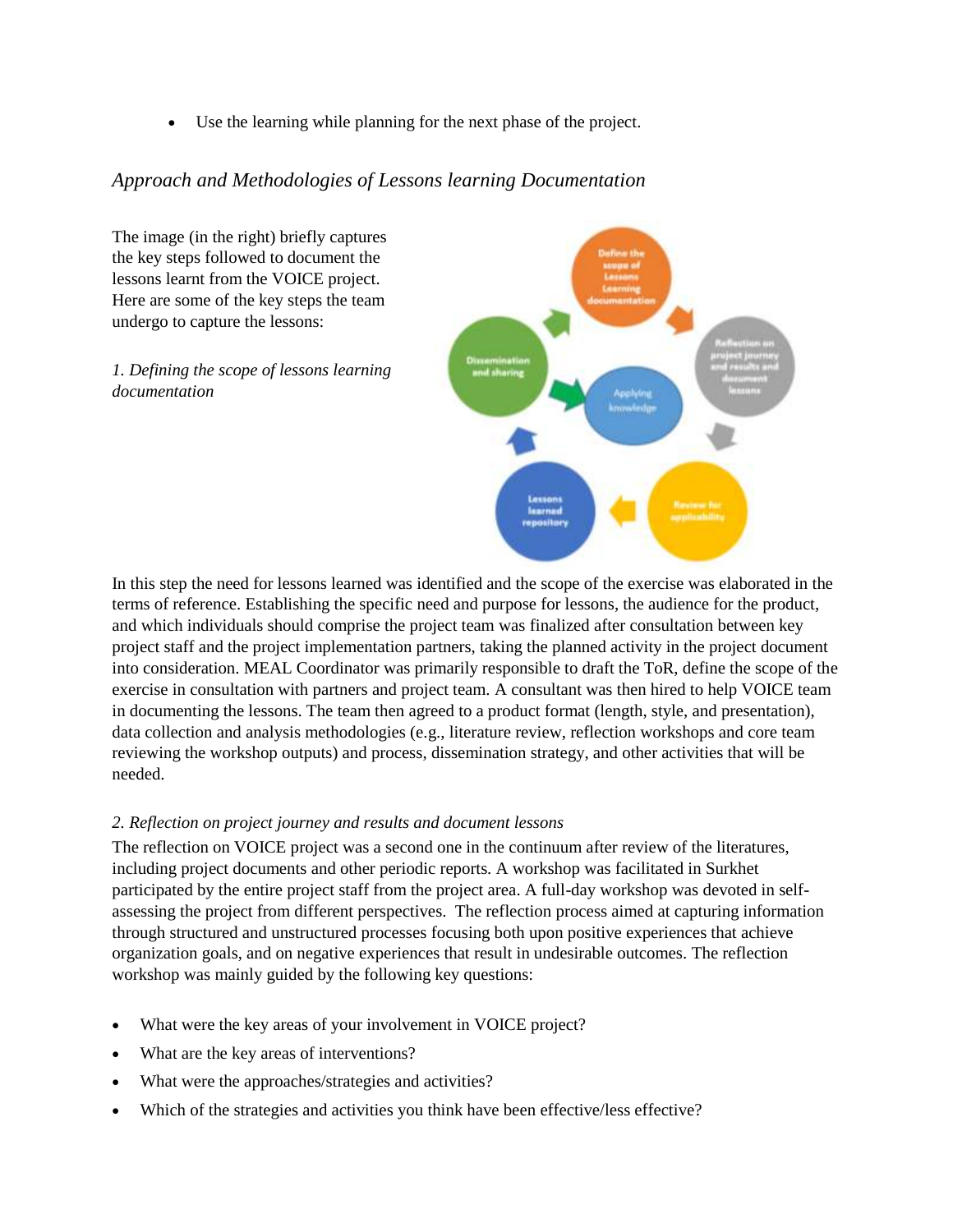- What were the high/low points/excitements /frustrations to you while working for the project?
- What went well? What didn't go well?
- What were the unintended consequences –both the positive and negative?
- What is your impression about the:
	- Project designing
	- Project implementation including linkages, coordination and communication?
	- Consortium approaches
	- MEAL
	- Human resource management
- If you had it all to do over again, what would you do differently?
- What recommendations would you make to others doing similar projects?



Following the plenary reflection on these questions, focused group work was facilitated to help project team to locate challenges and issues for lessons learnt and jot down key elements around these issues. The exercise was guided by the following template: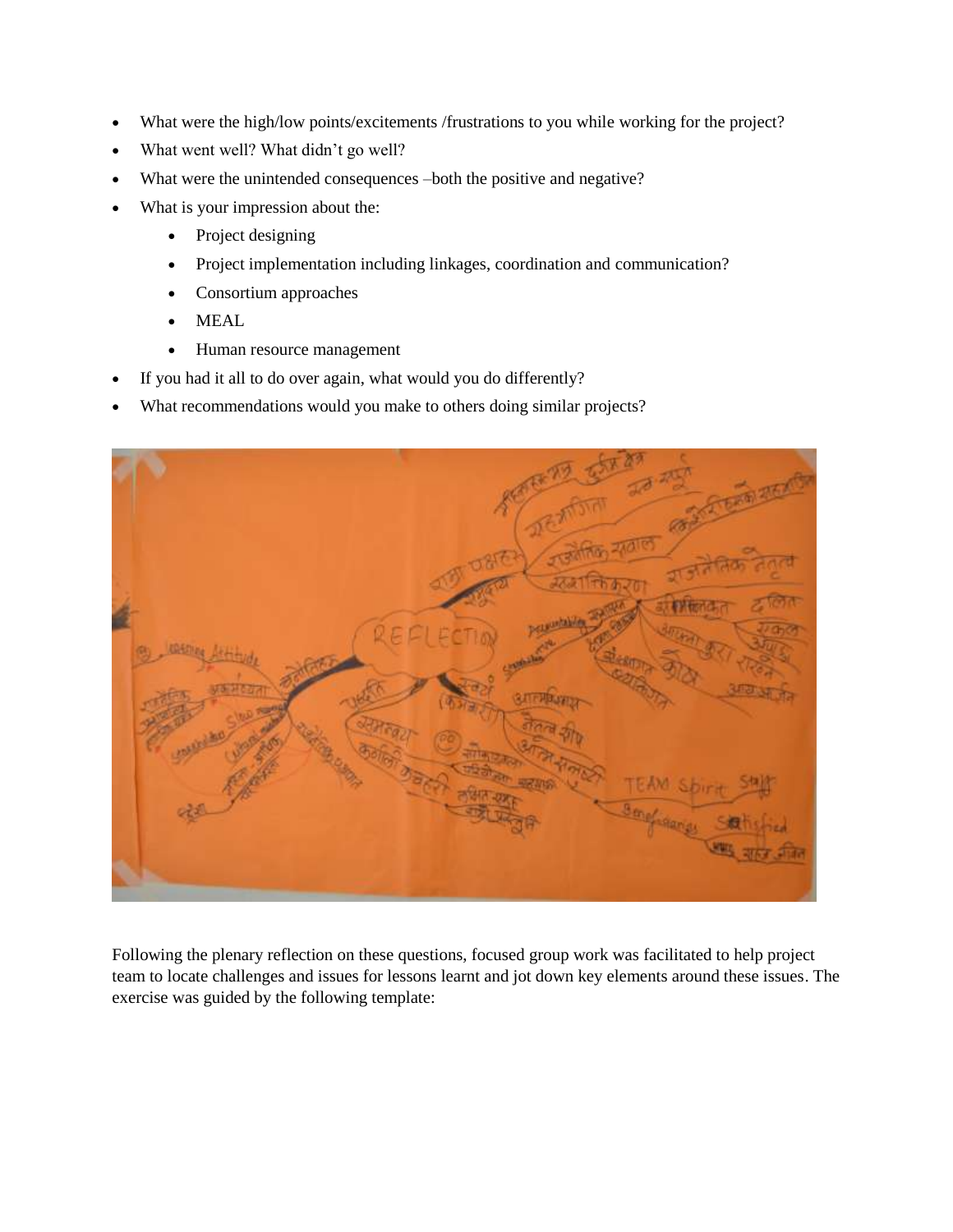| <b>Aspects</b>                | Issues                                         | <b>Success/Problems</b> | <b>Effects</b> | <b>Recommendations</b> |
|-------------------------------|------------------------------------------------|-------------------------|----------------|------------------------|
| Project<br>Designing          | <b>Need analysis</b>                           |                         |                |                        |
|                               | <b>Risk Analysis</b>                           |                         |                |                        |
| <b>Financial Mgt.</b>         |                                                |                         |                |                        |
| Project<br>Implementati<br>on | Coordination/Li<br>nkage<br>Consortium<br>mgt. |                         |                |                        |
| <b>HRM</b>                    |                                                |                         |                |                        |



#### *3. Review for applicability*

Following the reflection workshop the ideas were organized and the key areas of lessons were identified. Additional information was gathered from the project documents to substantiate key learning identified from the reflection workshop. Next, the project team members available in Kathmandu office (KIRDARC) were invited for a half-day workshop to review the relevance and applicability of the lessons. The workshop helped to triangulate, clarify and fine-tune the angling of the lessons learnt from the futuristic planning perspective.

#### *4. Lessons learned repository*

The storage aspect of lessons learned usually involves incorporating lessons into an electronic database for future sharing and dissemination. KIRDARC and its project implementing partners will store the lessons leaning document in a manner that allows users to identify search lessons by keyword.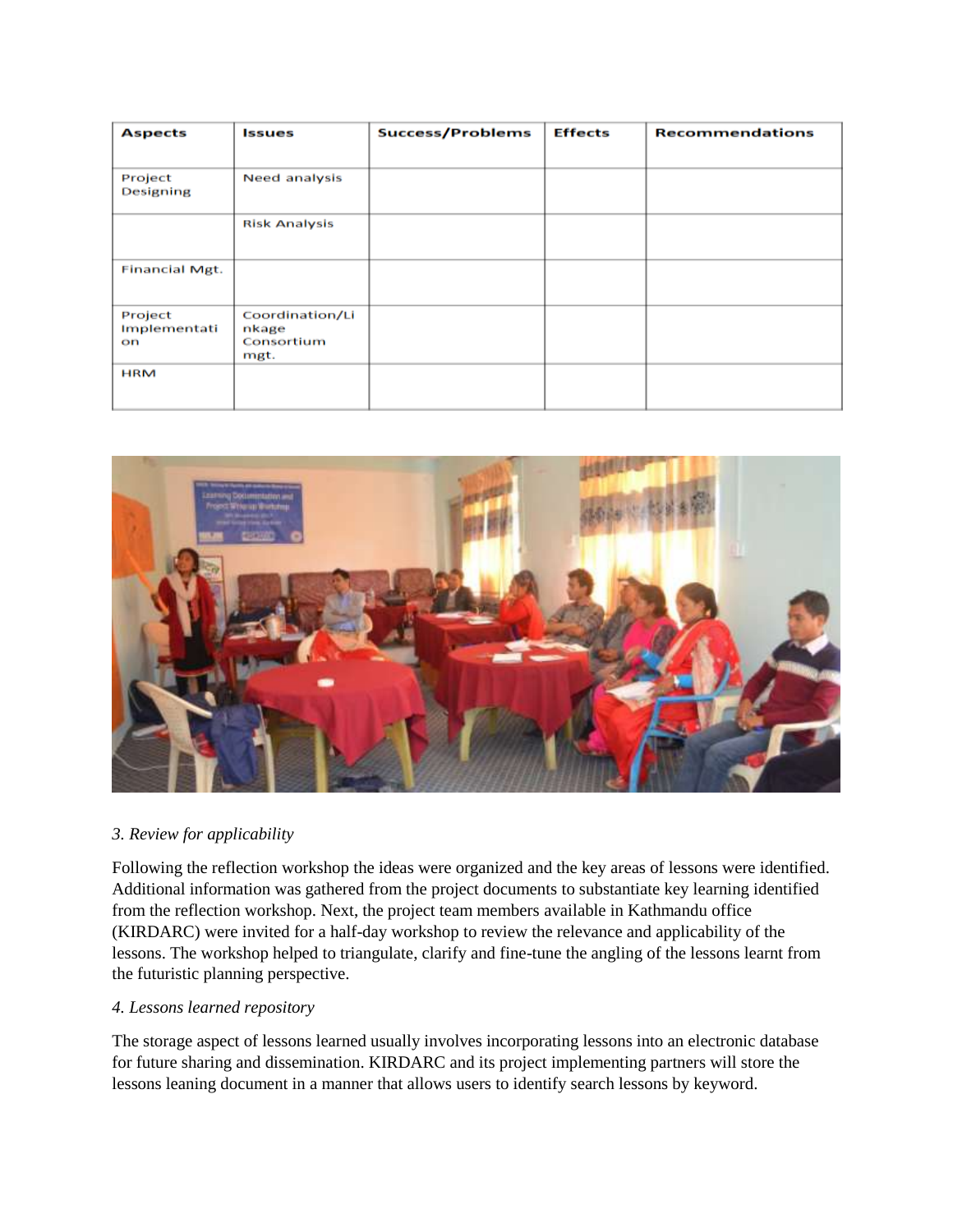#### *5. Dissemination and sharing*

Since lessons learned are meant to inform the future decision making –both internal and external to the project partners, KIRDARC will disseminate the document through various communication media, including its regular publication, an annex to the final project evaluation report, electronic newsletter and so on.

## *Structure of the Report*

This report is structured as follows:

- Second chapter highlights overall staff impression on the project as captured during the project reflection workshop in Surkhet, where they were encouraged not only to share their personal impressions but also to highlight what they found community stakeholders and project beneficiaries were sharing with them. This chapter while highlighting both the positive aspect as well as the areas for improvement for the project from staff and community standpoint, serves as a basis for drawing upon lessons presented in the following chapter.
- Third chapter presents key lessons learned from the project with their implications to the four main phases of project cycle management – need analysis, project designing, execution, and Monitoring, evaluation and learning documentations.
- Fourth chapter presents conclusions,with some recommendations blended in, from external perspective, that in some cases echo the perspective of the staff members while, in some cases bring new lens to see the same picture.
- Fifth chapter presents some case studies, success stories, good practices and innovations that are the source of key lessons learned and documented in this report. These cases gives down-to-earth picture of the project partners, which they can replicate, scale-up and take into consideration while planning for the next phase of VOICE project.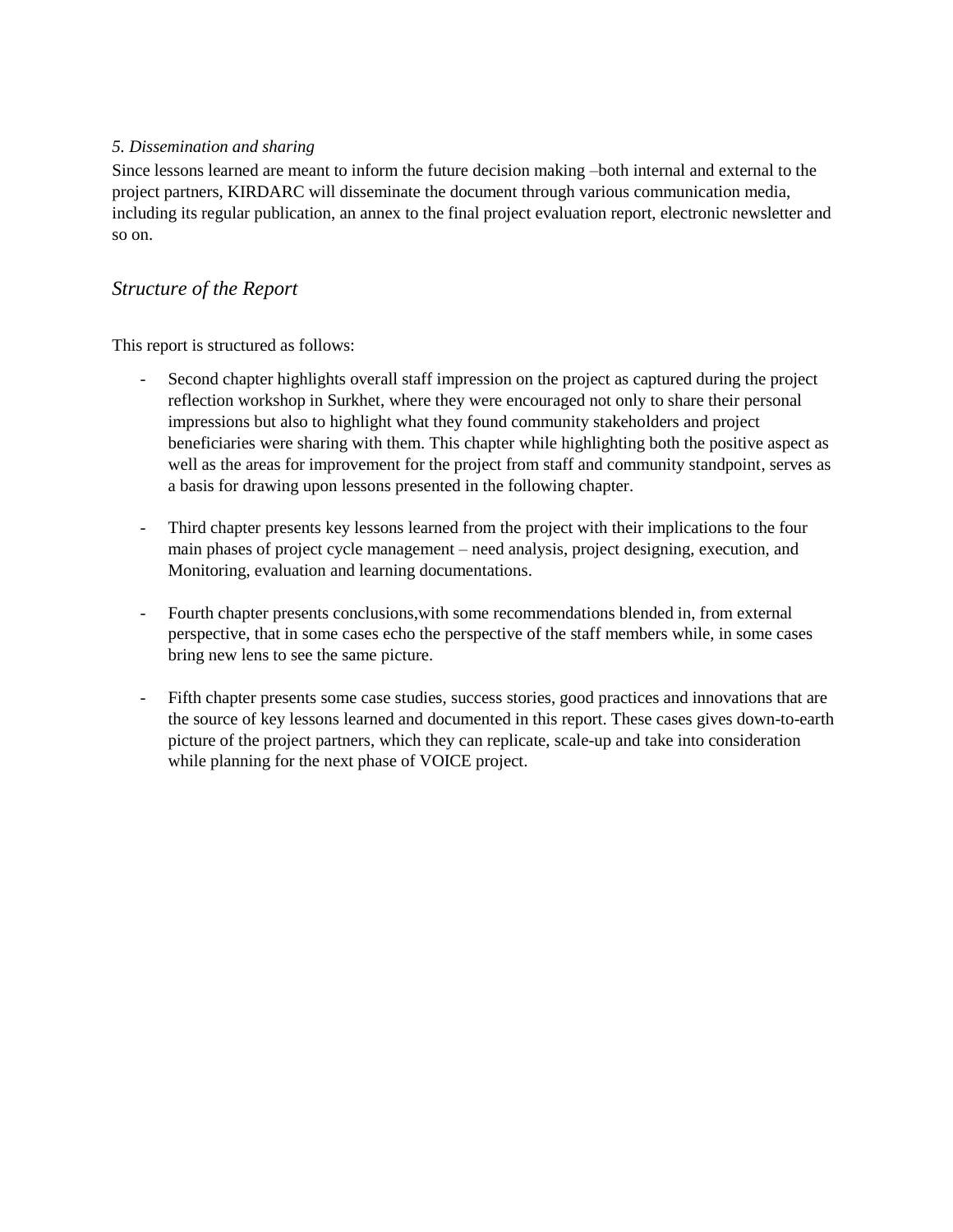# <span id="page-8-0"></span>Reflection on VOICE Project

## <span id="page-8-1"></span>*Positive Aspects of VOICE Project*

A significant level of improvement in the ladder of participation of those marginalized groups of people has been observed. Since the beginning of the first phase of the project a constant intervention was made to increase the participation of the right-holders. As a result, the group of marginalized people, who used to either belong to 'passive participation' or 'tokenism' level at the beginning of the project has now, to some extent, got to the 'self-mobilized level of participation'. There are several examples demonstrating that women as a group of organized citizens analyses their marginalization and the legal frameworks; set priorities, identify issues for advocacy and hold concerned duty-bearers accountable. Improved governance in the project area has been applauded by the stakeholders.

Politics had, until very recently, been seized by some local elites, particularly men from so-called high caste groups. As a result, young women were found not interested and not participating in issues/events of political significance - involvement in the distribution of valuable resources and power. However, after the project having them empowered the adolescent girls are increasingly participating in dialogues and other activities that shapes the political agenda in the project area. Their engagement in the dialogues have resulted prioritization of marginalized people's issue in local development agenda and some resource allocation as well.

Those empowered from the project intervention includes Dalits (so-called untouchable social caste group), single women, who suffer social taboos, and differently able groups. As a consequence of empowerment initiative the leadership skills of women has demonstrably enhanced. They are claiming not only ESC rights, but also civil and political rights including space for political participation in the changed political structure of local governance. Most of the women are now able to put up their points in public gathering, which was merely a dream until few years back.

Investment in both the individual as well as institutional capacity building has been found a successful strategy, which could be replicated and scaled up. While individually they were enabled, through investment in institutional capacity development, they got a platform to constantly use their enhanced skills and prove themselves. In addition, institutions made them more confident and it was easy to establish the linkages to various other institutional set-up in their catchments area.

While women groups are able to ensure that equitable resource allocation is made by the local government and other government institutions, they have invested the fund in income generation activities that aims to help women break vicious cycle of poverty on their own.

From the standpoint of the project team, they are happy with the opportunity that the project provided to them in developing their confidence in project cycle management even in the seemingly difficult geographical terrain. They are happy with their enhanced leadership ability. Moreover, they were proud of the team spirit they enjoyed while working, which they believed to have been one of the key factors for the project success. Their happiness has one more reason that many differently able groups are enjoying easy life as a result of the project they were part of. This sense of achievement among the staff members is worth appreciating.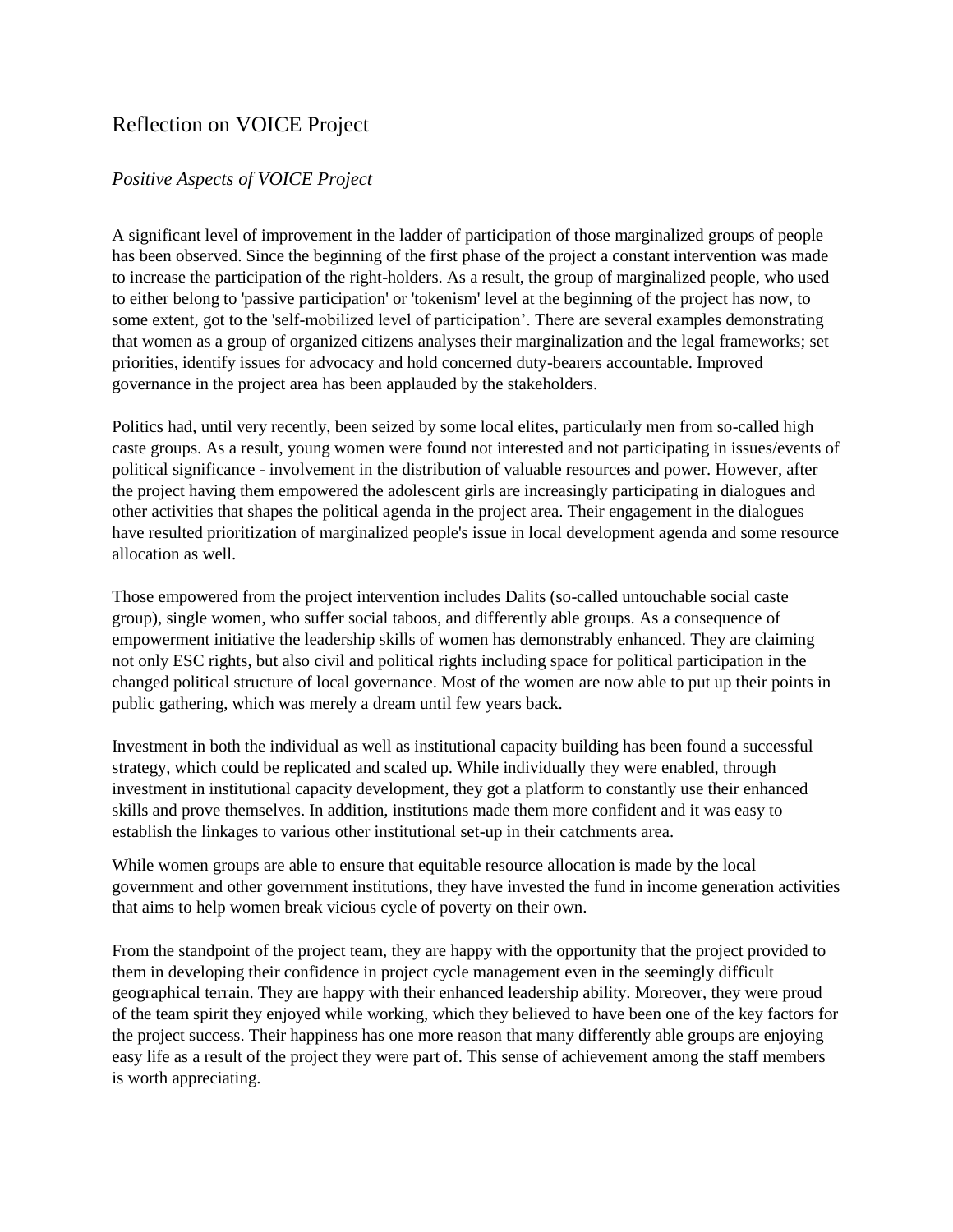While the staff members happily claim that all of the project beneficiaries are women from remote and long-time neglected area they are calling for increasing male participation in the project, which seems to be contradictory in the first place. However, it is a result of growing understanding that 'meaningful engagement of male members of the society is also equally important for women empowerment, particularly in a context where social taboos and various social norms are to be dealt with'.

## <span id="page-9-0"></span>*Challenges*

Key challenges as experienced by the project team were mainly related to the factors external to the project implementing partners. Here are the key challenges identified during the reflection workshop:

Despite good coordination with stakeholders and project partners, learning attitude of the local stakeholder was not satisfactory, as it resulted in their slow response that was not expected. Indifferent mindset of those stakeholders, mainly the political actors in the region, administrators and some civil society organizations in addressing the issue of marginalized groups in general and Dalits, differently-able groups and women has somehow halted the pace of changes. In addition to that, socio-cultural taboos was clearly reflected in heavy economic reliance of women and political discrimination with wider acceptance.

## *Project Designing*

The project designing is claimed to have taken lessons from phase one well into consideration. While formulating the project previous project reports were reviewed and project staff were consulted and their ideas incorporated. Moreover, participation of right-holders was ensured by holding discussions, interaction and meeting sessions with them. Case study of the prominent issues were developed and video clips from the stakeholders, including the right-holders were thoroughly reviewed to know what they want to be included in project planning.

KAP Survey was conducted to assess the current status of prospective beneficiaries on the issues that project was going to address. The project team considered the project success lies in its approach and strategies to identify the pressing needs of the beneficiaries.

Enough effort in making the need analysis close to reality, as considered by the entire project team, has paid well off to deliver results better. As the real need of the community has been identified and the efforts have been made to overcome the challenges, a series of positive results have been proudly achieved:

- Increased political participation of women is evident in their broadened understanding and raising local issues/concerns in public program and claiming for their rightful entitlements. It demonstrates that their leadership has significantly developed for advocating for their change.
- Increased leadership capability of those women enabled them in bringing local problems as discussion agenda and try to address those problem.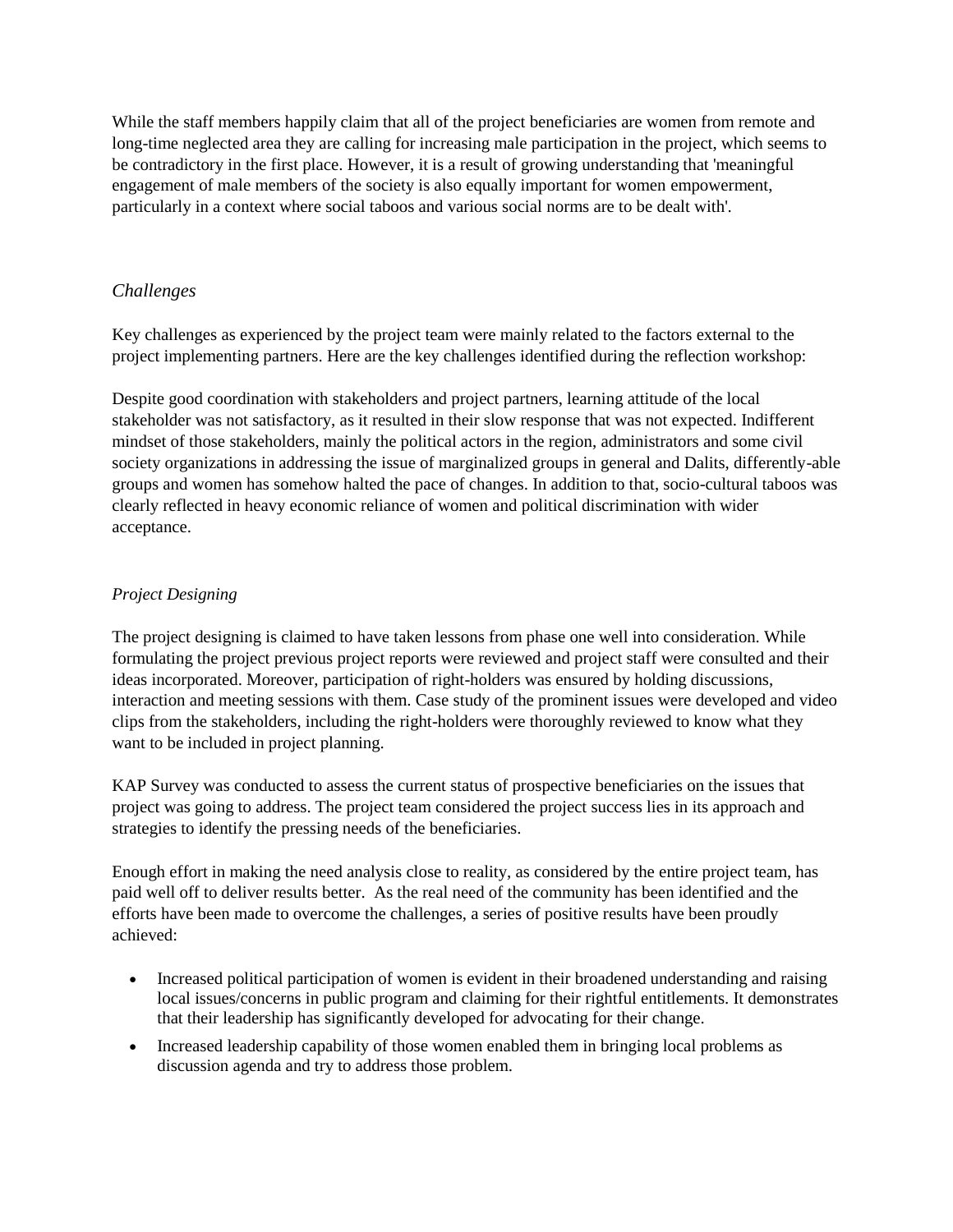Increased saving and credit mobilization among marginalized women have noticeable contribution to the income generation. Furthermore, they are capable of local resource mobilization and better program implementation.

However, the staff members perceived that the areas for improvement included:

- Though the number of cases claiming for their rights has been significantly increased (through submission of application/complaints by those women groups) justice is either delayed or denied. It is due to indifferent mindsets of those concerned stakeholders and lack of full cooperation from political parties and local stakeholders.
- In addition to that, no full cooperation from family and community to the victim survivors has been in place so far, thus hindering the access to justice.

Based on the lessons learned from this phase of VOICE project the staff members recommend that in the next phase of the project it should be considered:

Blending empowerment and income generation programme together

*Despite the empowered women were helped to get their linkages developed with various line agencies for them to be able to successfully mobilize local resources, the project had less focus on their ESC rights. Further, there was no specific and direct financial investment from the project to help them fight poverty- a chronic social phenomenon. As the resource mobilized at the local level was not enough to the extent that would help address poverty at the broader and significant level, there was an expectation of the project beneficiaries that additional support from the project, especially in income generating programme, would be better. Moreover, due to less emphasis laid by the project, the project team was not monitoring enough to see the use of financial resources mobilized by the group from results-chain perspective.* 

 Include family members also as program beneficiaries to ensure their full-fledged cooperation, without which the success of the women group members is very unlikely to last

*Despite the engagement of men was expected in the second phase of the VOICE project, core focus was still the Women Groups and their empowerment. They were thus able to lead group meeting, prepare action plan, lead campaigns and mobilize local resources to some extent. The campaign led by women groups was expected to sensitize men in the society and thus get their supports. As line of thought between men in the community and women group members were found different, it was somehow difficult to get strong support from male members of the community. Hence, there is a felt need of having a bridging mechanism in place that could simply be a capacity development programme targeting directly to men so that a direct interface between men and women could be generated. Having a kind of mechanisms and some direct program targeting men. Apart from this project team needs to monitor and bring an issue into the scope of periodic review to discuss the extent to which women group members of the project have had any interface with other group in the community that includes male members as well.* 

 Engage all key stakeholders and political parties in the program so as to get their needful support at various stages of project cycle implementation and moreover, to increase the likelihood of them extending their cooperation and support to the WDAG members in the community.

*In fact, availability of the key stakeholders, particularly the local government staff, and accessibility of women groups to them was a problem. VDC Secretary used to be rarely available in the project area and as a result, key activities (despite to have those mutually agreed before), such as meeting, joint monitoring, planning, resource allocation were halted. However, after recent successful local level election, it is more likely that local government officials will be available and more accountable to work with.*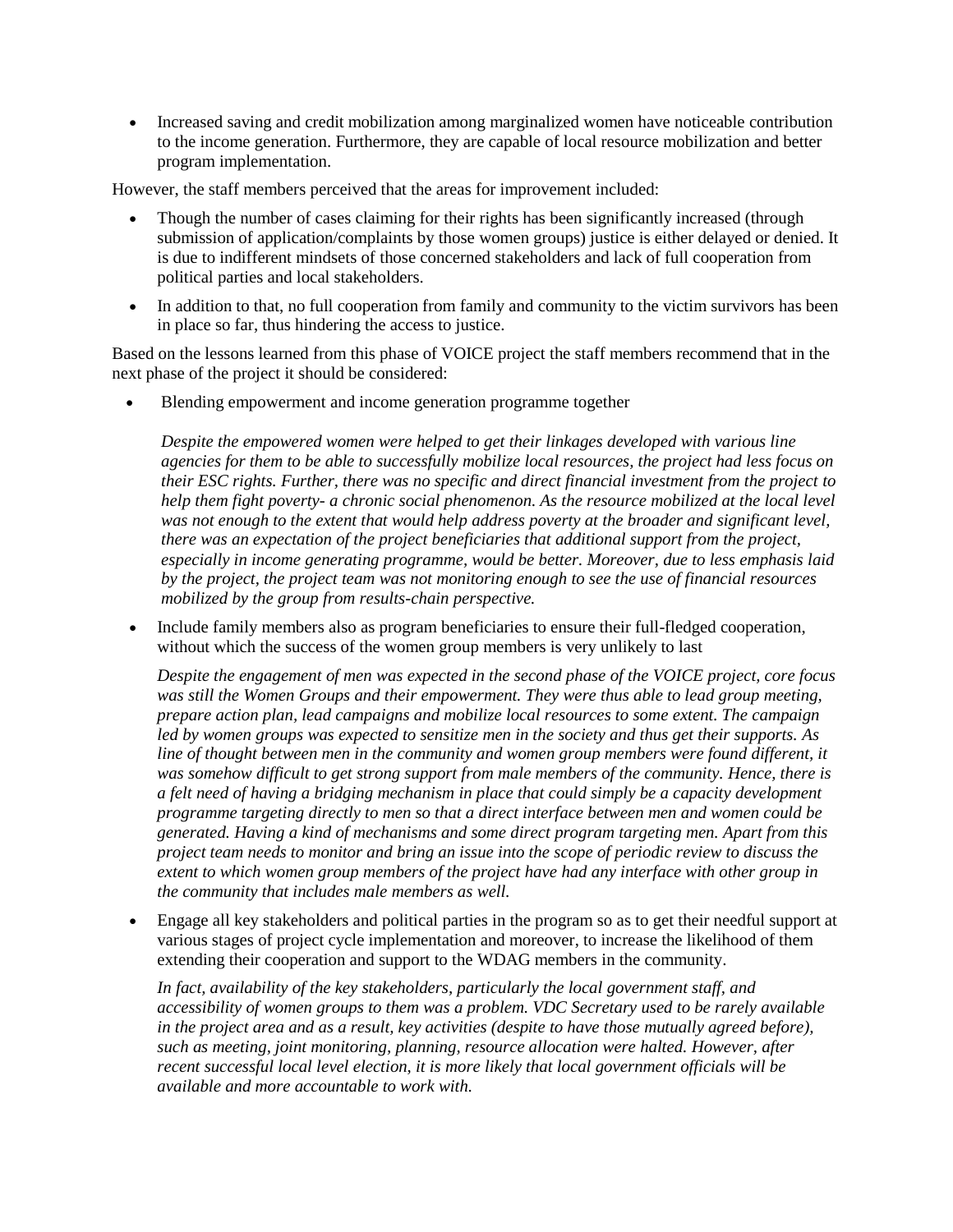Capacity building of local government and their engagement in joint action planning.

*Investment in capacity building of those stakeholders, especially at this juncture where most of the newly elected local government officials are not fully aware of their roles and are not skilled enough, will play a crucial role - firstly, to ensure that duty bearers have enhanced readiness to fulfill their duty in a responsive and inclusive way, secondly, to link those stakeholders with project beneficiaries groups that will continue looking for collaboration and coordination with local government and other stakeholders to ensure that their rights are fulfilled.* 

Categorization and capacity building plan of the groups - include from the start of the project.

*Though capacity building plan has paid off well resulting in the improved institutional capacity of women groups in identifying their issues, prioritizing, advocating and local resource mobilization for advancing their cause, it is to be consider well from the start - as it provides project team an ample time to invest in preparing and mentoring well-laid out exit plan. Moreover, it will be an opportunity to design and execute tailor-made capacity building plan taking specific requirement of each community-based groups rather than treating all the same.*

#### *Financial Management*

Though the budget was allocated well and it was enough to execute all of the planned activities without compromising quality of the stipulated outputs the project aimed at delivering in particular time-frame, and there was no complaint from the project staff on their salary issues, there were some problems with regard to the fund release. As, in few cases, the fund was not received on time it delayed the implementation of planned activities and particularly in the areas where weather conditions are to be highly consider while planning for any activities, rescheduling the activities and making sure that all other stakeholders, whose presence is important for the activity, gives the project staff very short span of time and they will find the activities overwhelmed.

However, as the daily subsistence allowance was not available for staff and their care takers (especially to those physical challenges and child bearing mothers) they were not found enthusiastic in participating any program. Their participation was not good as those people who were expected to attend the program, living in the distant village, were unable to do so, and their knowledge, skills and practice was not developed upto the mark. Hence, it is required to make sure that:

- Fund is released on the basis of monthly action plan.
- There is a provision of traveling allowance for those participants, especially the physically challenged one
- Program is organize in a location to ensure that villagers don't have to travel long
- Food and traveling cost is made available to care given

#### *Project Implementation*

While most of the activities were accomplished on time an adaptive approach was linked to timely monitoring that helped adding necessary activities, rescheduling and re-budgeting to make the project a success the collaboration and cooperation with GOs and NGOs helped a lot. Though staff turn-over added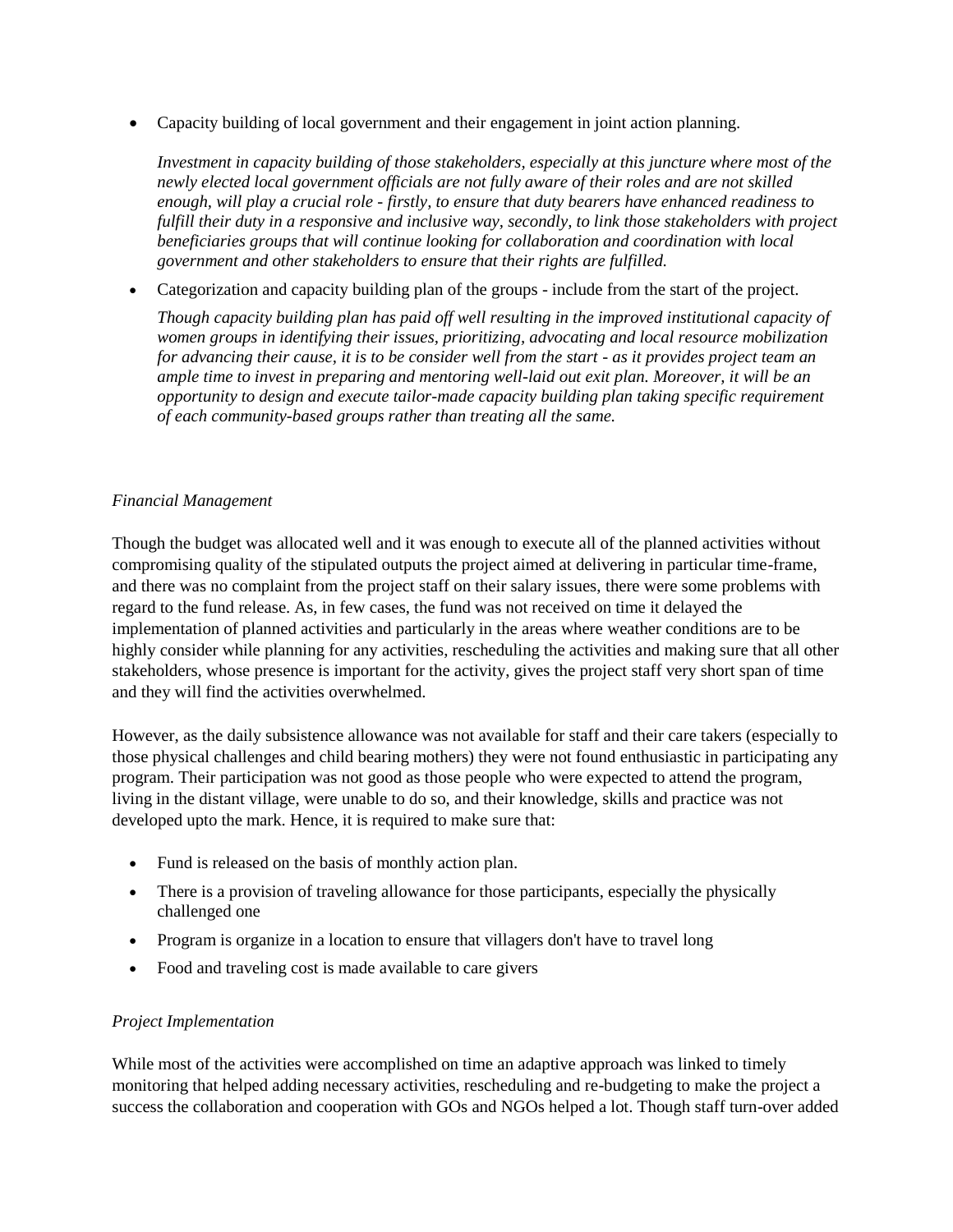difficulties in implementing the project as changing activities was time consuming and delayed fund release made it difficult to implement the project the team aligned some of the project activities to similar activities planned by other NGOs, which helped achieve efficiency and 'value for money'. There are some notable examples of such endeavor. While the disaster risk reduction (DRR) related issues were linked with other projects that KIRDARC has been implementing in the region, GBV related cases were coordinated well with "Group of Helping Hands". Similarly, the project has supported Women Development Departments to strengthen the task forces formed at the local level.

Coordination, as claimed by the project team, was excellent in bringing stakeholders and project partners together. Moreover, Karnali Kachahari, a unique modality, an adapted version of traditional format of public discourse, helped people to use endemic practice to hold the government stakeholders to account.

Despite this, the team felt that it did not experience full-fledged cooperation from some groups in the project area. The team considers two main responsible factors:

- Serious capacity deficit (poor understanding of their own roles and necessary skills) among those available local government staff members in the project area was a consequence of not having minimum educational qualification among many of them.
- Apart from insufficient human resources (VDC Secretary) in place, frequent transfer of those staff made it difficult for the project staff and Women Group members to coordinate and collaborate with the local government institutions.

The group felt that this painful experience has a serious implication. Apart from making assumptions, such risks factors are to be accommodated in the Risk Management Plan, which further needs to be brought into the scope of monitoring and evaluation plan. Moreover, in the changed context, capacity deficit of those newly elected local government officials will be a key concern, for it presents both the opportunities for collaboration and partnership as well as poses a challenges working with leaders having power without knowing what it is and how to use it wisely.

Challenges experienced by the project team are something that should have well dealt with in the Risk Management Plan. These challenges included:

Learning attitude of the district level stakeholders did not meet the expectation of the project team. The project team feels that mindsets of political, administrative and even civil society actors was indifferent and insensitive to the issues of marginalized women, which should have properly taken into consideration while formulating the project. As a result of such mindset, the stakeholders were responding to the needs of those marginalized group slow. Cultural resistance was considered one such factors that people holds back in their mindsets and their behaviors, in a subtle way, rather contributes to the reproduction of inequality and injustice where women are deprived of very basic human rights and see multiple marginalization. Partisan political influence also was found one such factors hindering social justice to those marginalized women. It is hence, found to have accomplished PESTELI analysis and prepared a comprehensive Risk Management Plan and bringing it to the scope of project monitoring.

Staff members, if given the opportunity to design and implement the similar project again, they would like to: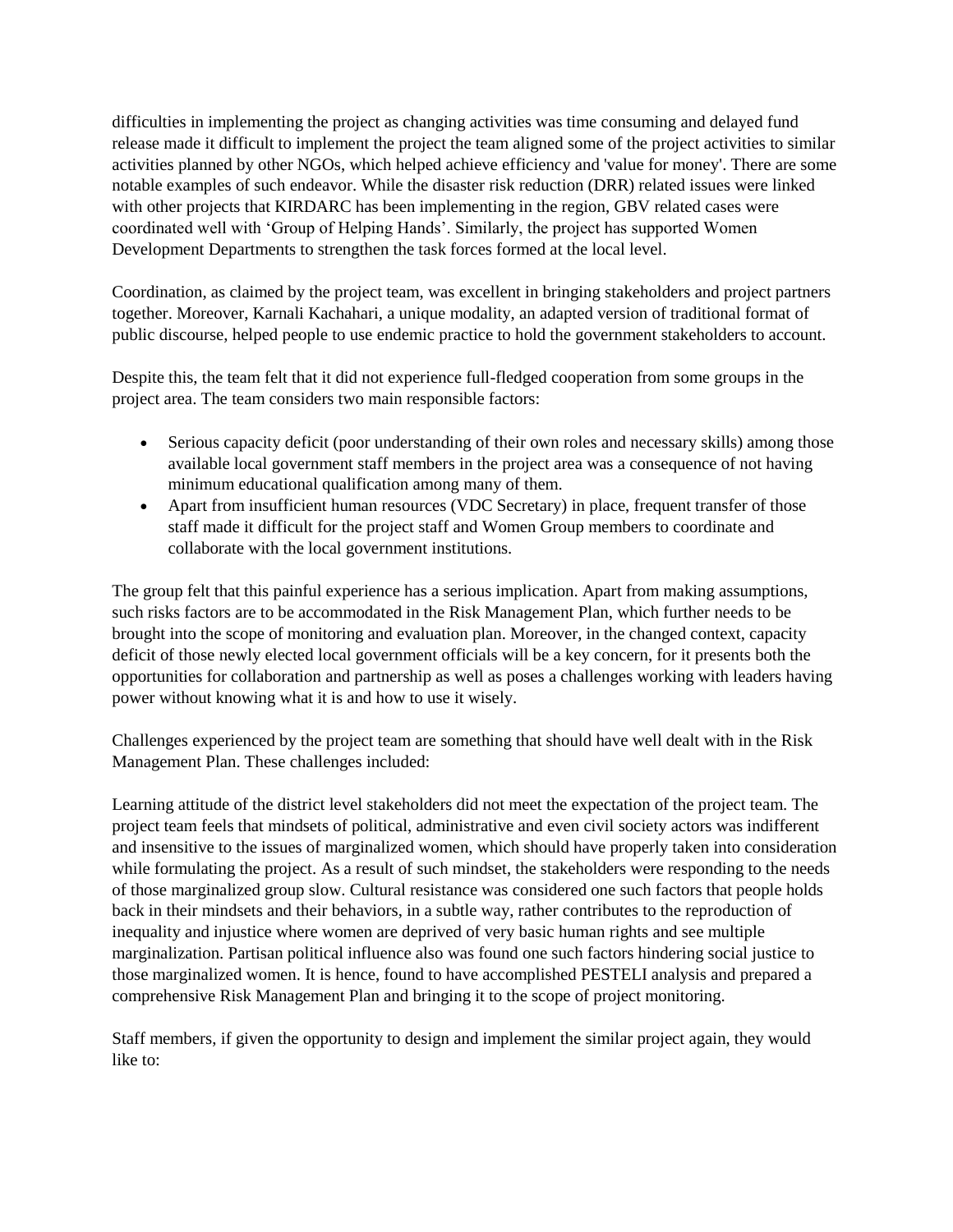- Increase the project coverage to make sure that those not benefited from the project will come to the project scope. Moreover, include family members of those marginalized women in the program so as to ensure their support to those women.
- To reduce frustration among those women, who attempt to break the silence and wish to fight for justice against SGBV that has even lead to suicidal cases, it is imperative that political parties are also provided with legal education so that they don't try to influence the justice process. Moreover, it is a must to provide legal aid to those marginalized groups that would not only support them with technical skills they lack, it will serve as an emotional support to them.
- Strengthening District Women Network for advocacy and resource mobilization requires more attention. In addition, their engagement in facilitating 'access to justice' process would be vital from those survivor"s point of view.
- Provide more exposure to the successful cases of Income Generating schemes to encourage and help women groups learn better.
- Continue facilitating Group Development Planning process from the start of the project to ensure its linkage with the local government plan and get it matured during execution phase.
- Develop capacity of local governments in the project area to make them fully understand the scope of their duties from accountability perspective so that it would be easy for CBOs (such as women groups) to collaborate and coordinate without external support.
- Media mobilization be considered from the start of the project.
- <span id="page-13-0"></span> Assessment of the group from the start, that would serve as a baseline and could be considered as a reference in tracking success of group maturity through periodic assessment. It will further help design tailor-made capacity development plan of those groups.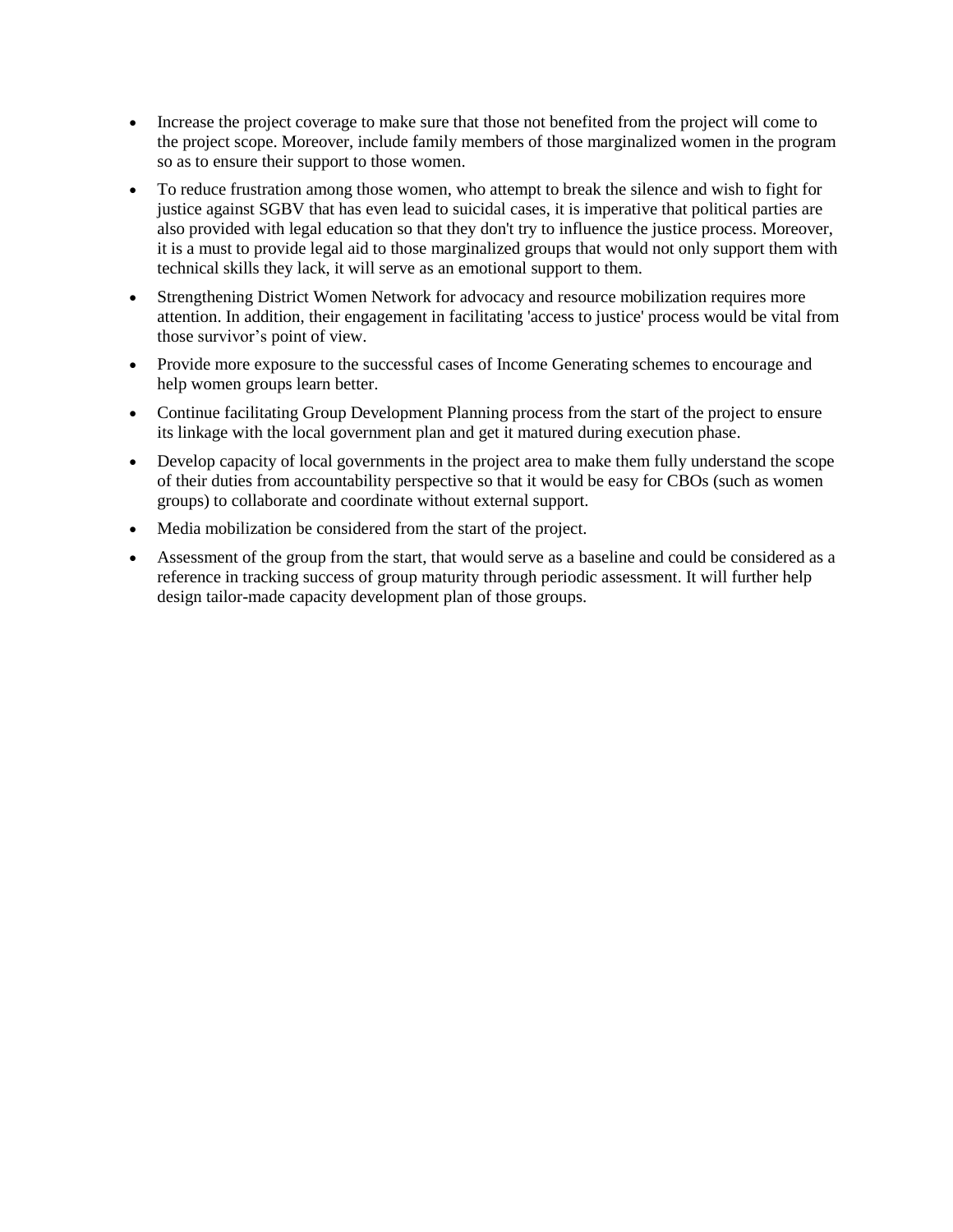# Lessons Learned

This chapter briefly highlights the lessons learned with its implications to the different phases of project cycle management. The graphics below summarizes those lessons from futuristic perspective and these points are briefly elaborated further:



- Perpetual lessons from the projects and meaningful engagement of the key stakeholders, including the right holders the proposed project aims to work with during the need analysis carried out in a systematic way is important for the project to be relevant. It not only helps identify pressing needs of the right-holders but also inculcate a sense of ownership of the project, a fundamental criteria for their participation during the project implementation and hence sustainability of project results. Thus, it is advised that the good practice of engaging stakeholders and beneficiaries (right-holders) in need analysis be continued.
- No matter how well the project designing has been, there are various external factors and the changes in the environment that makes some of the activities obsolete over the period of time. "Adaptive learning and management" approach thus needs to be recognized as important factor of project success and the staff needs to be oriented on the concept and approach so that they are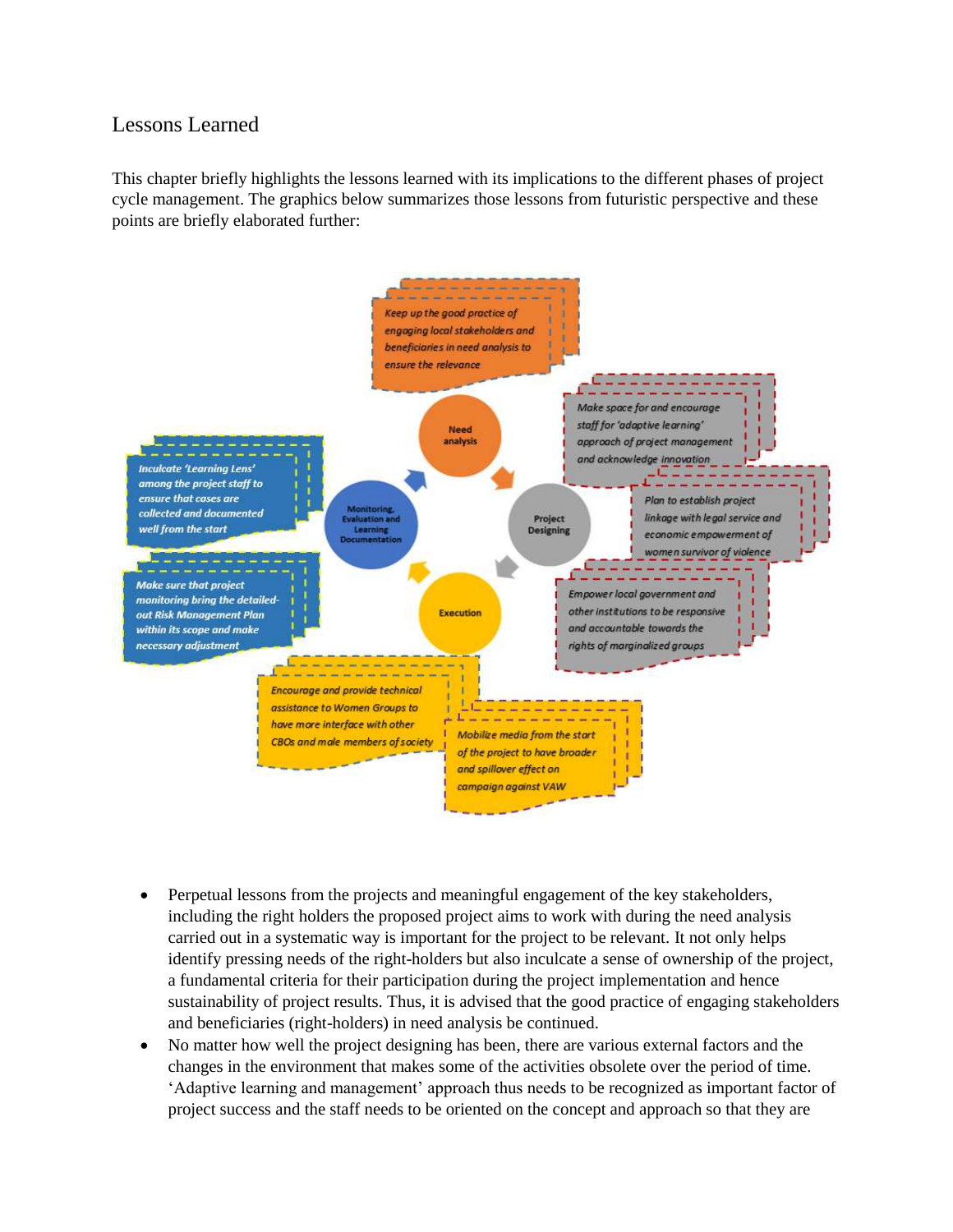encouraged to accommodate the approach while implementing the project as appropriate. Orienting them with the concept not only send a subtle message to the project team and hence encourage them to apply it rather it gives them with some tools and case studies from similar other context that gives them with more confidence.

- Despite legal frameworks in place to provide legal and subsistence support for violence survivor women, the implementation is far behind and almost non-existent due to various reasons. There is a clear risk that the failure of survivor women denied for justice will not only deteriorate their life further rather it may discourage others in the community to seek justice through formal justice mechanism. Breaking the silence is a first and important step, but there are several other procedural aspects where women survivor needs support – psychosocial, legal and economic. So, the project needs to consider establishing linkage with legal support and economic empowerment support, provided by other projects or other institutions, to violence survivor women.
- Capacity building of local government is vital. Investment in capacity building of those stakeholders, especially at this juncture where most of the newly elected local government officials are not fully aware of their roles and are not skilled enough, will play a crucial role firstly, to ensure that duty bearers have enhanced readiness to fulfill their duty in a responsive and inclusive way, secondly, to link those stakeholders with project beneficiaries groups that will continue looking for collaboration and coordination with local government and other stakeholders to ensure that their rights are fulfilled.
- Wider stakeholder support could be best garnered once they are fully sensitized and there is an environment of mutual understanding among the key social actors. A massive and aggressive media campaign on some pertinent social issues/problems from the very start of the project helps create such environment and sensitize the social actors that increases the likelihood of them extending their supportive actions towards the initiative of those marginalized groups.
- Cooperation of male members from their own family and community is a fundamental requirement for WDAG to succeed. Apart from investing in their systematic capacity building effort, it is imperative that the project encourage and support them to increase more interface with male members of the society through their proactive engagement and participation in various social forums and institutions.
- Preparation of Risk Management Plan should not be considered a ritual function. A detailed out risk management plan, supplemented with risk log, needs to be linked with the M&E Plan of the project so as to ensure that risk tracking and analysis could be brought into the scope of regular monitoring. It helps the project team to make more informed decision and make the implementation of 'adaptive learning and management approach' a reality.
- Learning lessons from various stages of the project cycle management is a key to scale up and replicate the successful model as well as improve the project as needed. However, a systematic effort from the very start of the project is required to well capture the lessons and document in right format. This is possible only when the staff members are well equipped with that "lens"and are taught on how to use the "lens" effectively. There are several cases, stories documented by the project team. However the 'lessons learning' perspective is painfully missing and it was very difficult, at the end of the project, to see all those cases to be scrutinized from that perspective. Hence, it is required that staff members are equipped with that 'learning lens' from the beginning and make sure that periodic review and reflection is organized to give them the space/opportunity to fine-tune their skills and lessons are well documented.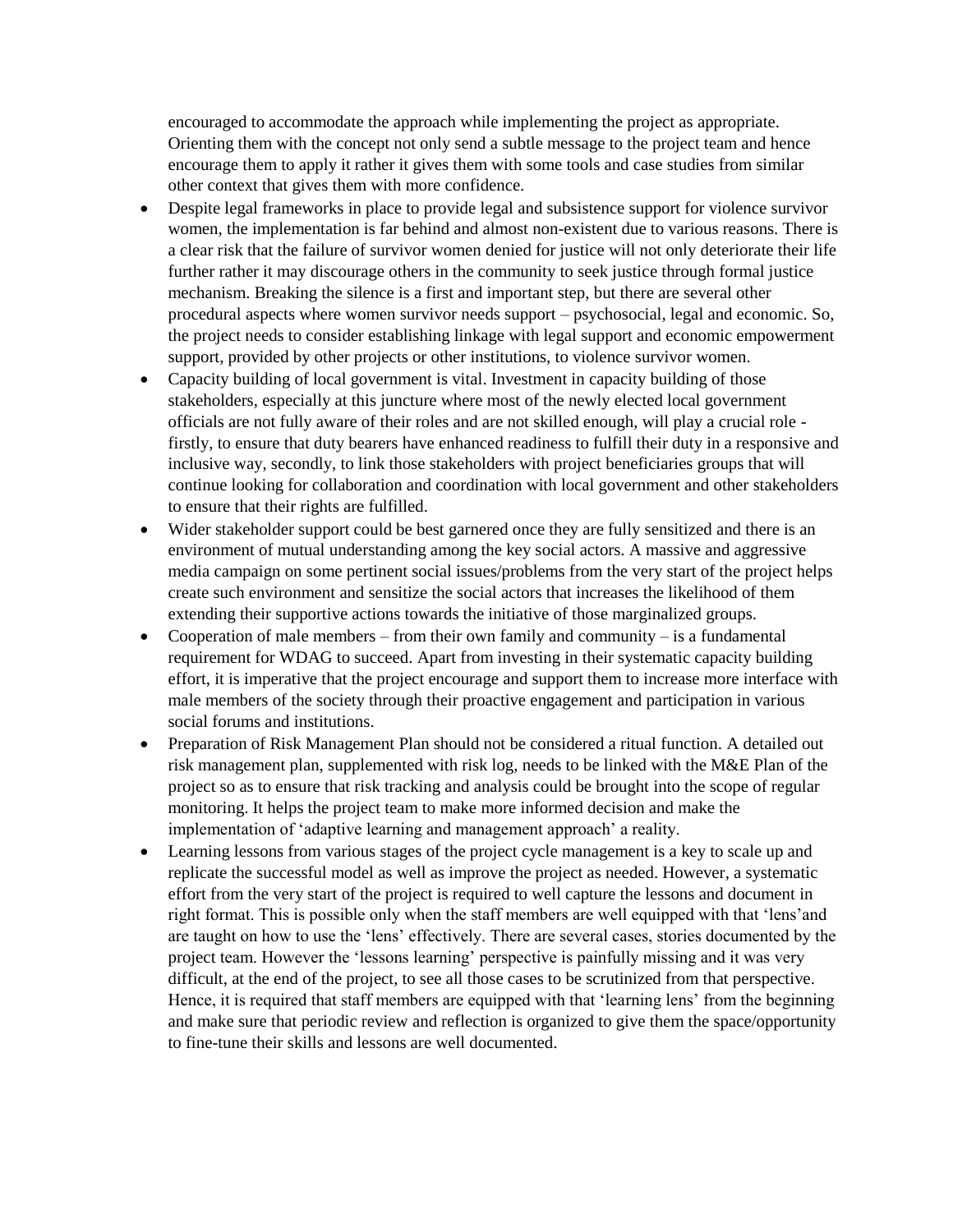# <span id="page-16-0"></span>**Conclusions**

- The project has been a success in empowering women groups (WDAG), a launching pad, for the project to create a multiplier effects from the rights-based perspective, hereby holding local government and key stakeholders to account. From HRBA perspective, both the supply and demand side of governance were sensitized and empowered to ensure inclusive, accountable and responsive governance outcome that has been denied for long. Project team has, with sufficient evidence, observed a significant level of improvement in the ladder of participation of those marginalized groups of people. Increased political participation of marginalized community, in identifying causes of their long time suffering, setting priority, making action plan and putting demands for action to ensure their rightful entitlements is clearly visible to the stakeholders and the project team. Hence, literacy class and Kachahari, an endemic form of public discourse, are found to have played a significant role to empower those marginalized communities. So, its continuity is likely to institutionalize some good practices and to replicate the successful cases in similar context.
- Capacity building of women groups seems to have contributed well in making the change a reality.Even from sustainability perspective, institutional development is perceived important areas to invest. However, progressive approach needs to be employed to assess the status of those groups, make tailor-made institutional capacity development plan and engage those group members in self-evaluation of their progress towards the agreed-upon destination.
- Capacity development of local government officials (elected representatives as well as administrative staff) could pay-off well in the changed political context, where most of the officials are neither fully aware on the scope of their roles and duties nor are skilled in doing their job well. It could be a good entry point for the project team to establish rapport with them as well as to help project graduated WDAGs in establishing linkages, which would further ease collaborative actions in the future.
- A mechanism for WDAGs and other groups to learn from each other would be nice to systematically develop a institutional development model where a relatively matured group helps other new groups develop by learning from their prior experience of going through the similar phases of turbulence and their successful strategies in overcoming those troubles.
- In order to increase the likelihood of women survivor of violence accessing justice, it is essential to link them with legal support, preferably provided by civil society organizations and further linking those women to the district level women network so that political influences will be minimized.
- Linking empowerment dimensions with income generation initiatives, not necessarily from the same project or other project implemented by the organization itself, will have two immediate benefits: firstly, women will have more access to financial resource, a rare and valuable productive resource and it further increase their say in domestic and societal decision making process with their decreasing their financial dependence over men; secondly; it helps them fight extreme poverty, which is a key concern of economic rights as well.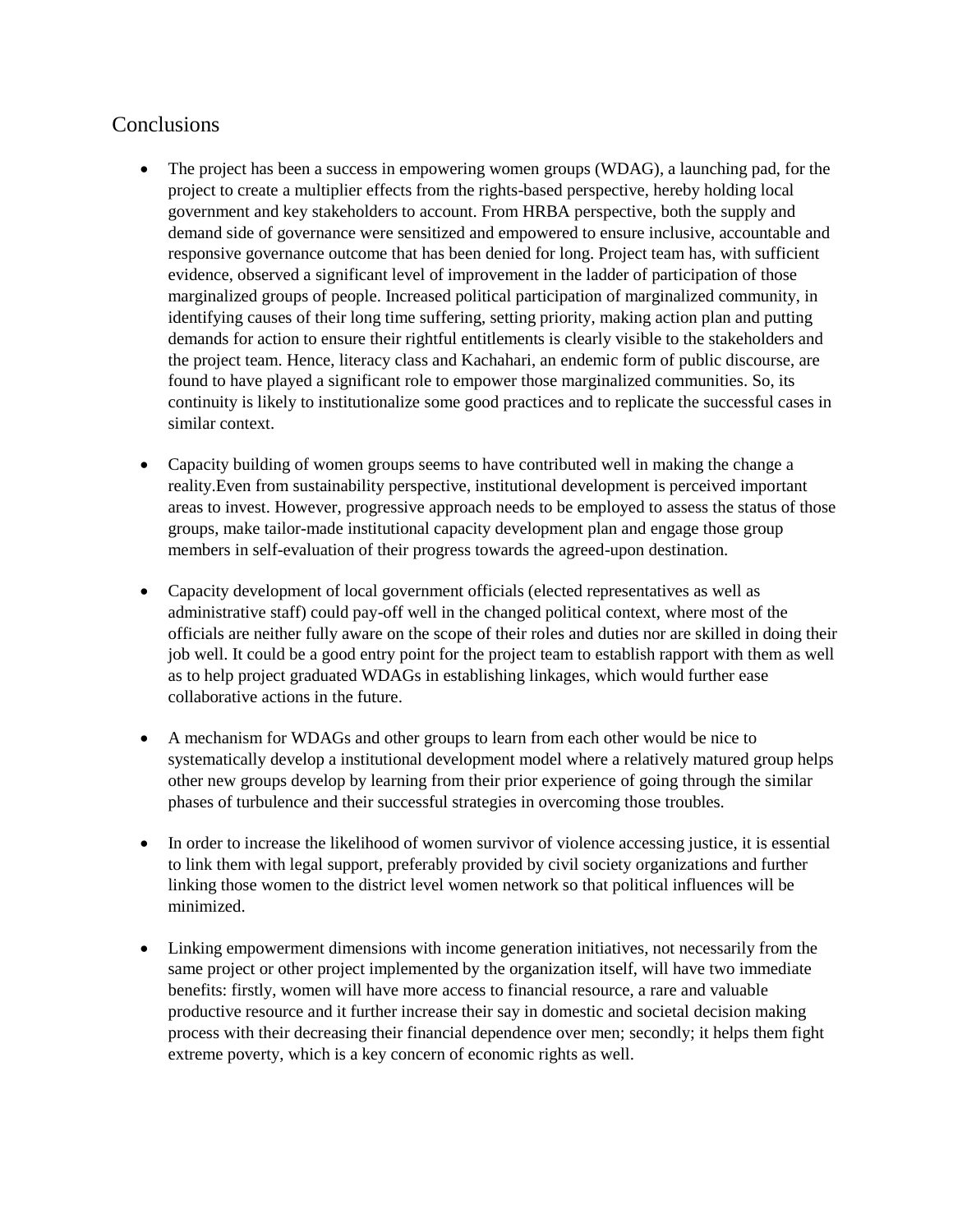Though the direct programme beneficiaries constitutes women from marginalized communities, including disabled and so-called untouchable groups, it is of utmost important to focus on "men engagement". In so doing, some men targeted interventions should be planned to ensure men "buy-in" the project idea and likelihood of them cooperating WDAG as well as female members in their family increases.

# <span id="page-17-0"></span>Case Studies, Success Stories, Good Practices and Innovations

This chapter includes some representative case studies, success stories, good practices and innovations that are the basis for drawing key lessons of the project.

#### **Success Story - 1**

#### **Women with poor social status turned out to be change agent**

Sidhura Rawal, 29 from Chhayanath, Rara municipality -9 is a Secretary of Rara Women Discussion Group from Murma, Mugu. She has six members in her family and both of them (herself and her husband) are economically active.

She was an illiterate woman. Despite belonging to economically active age group, being one of the poor family members, she was financially challenged. She lacked confidence in doing something to improve her social and economic well-being. As she had almost no idea about women rights and social participation, she was not participating in any of such social and development activities.

A group formed by the VOICE project once invited her to a public discourse known as Kachahari, where she heard various women raising their voices in public. She was surprised first to see that women like her were raising voice for their rights. She was then interested to be a part of the group and expressed her desire to the WDAG members, who invited her to the Kachahari program. Joining literacy class was a turning point in her life as she learnt many things – from basic literacy to financial literacy, from rights issues to the mechanism to claim for their rights and entitlements and vegetable farming. She started attending regular monthly meeting of the groups and saving in her groups on regular basis. In addition, she started keeping minutes of the group record –meeting minutes and saving/credit scheme. She was very active in implementing what she learnt from literacy class. One of the immediate action she took after literacy class was vegetable farming. As she knew, from the literacy class, where to approach for the vegetable seeds and other improved technology, the credit from her own group helped her to buy the materials needed. In addition, she started motivating groups and other community members to start vegetable farming. Apart from selling her own vegetables in the local market, she was collecting vegetable grown by community and group members and supplying to army barracks and local hotels.

Increased awareness of the local dynamics, legal and policy frameworks, and increased financial status gave her enough confidence in eventually leading other community based organizations, including Forest User Groups. Currently, she has started raising voice against social evils and malpractices. The changes Sidhura Rawal experienced in a short span of time means a lot that teaches us a lesson that even women without any formal education, if provided with knowledge and skills, can be a role model in leading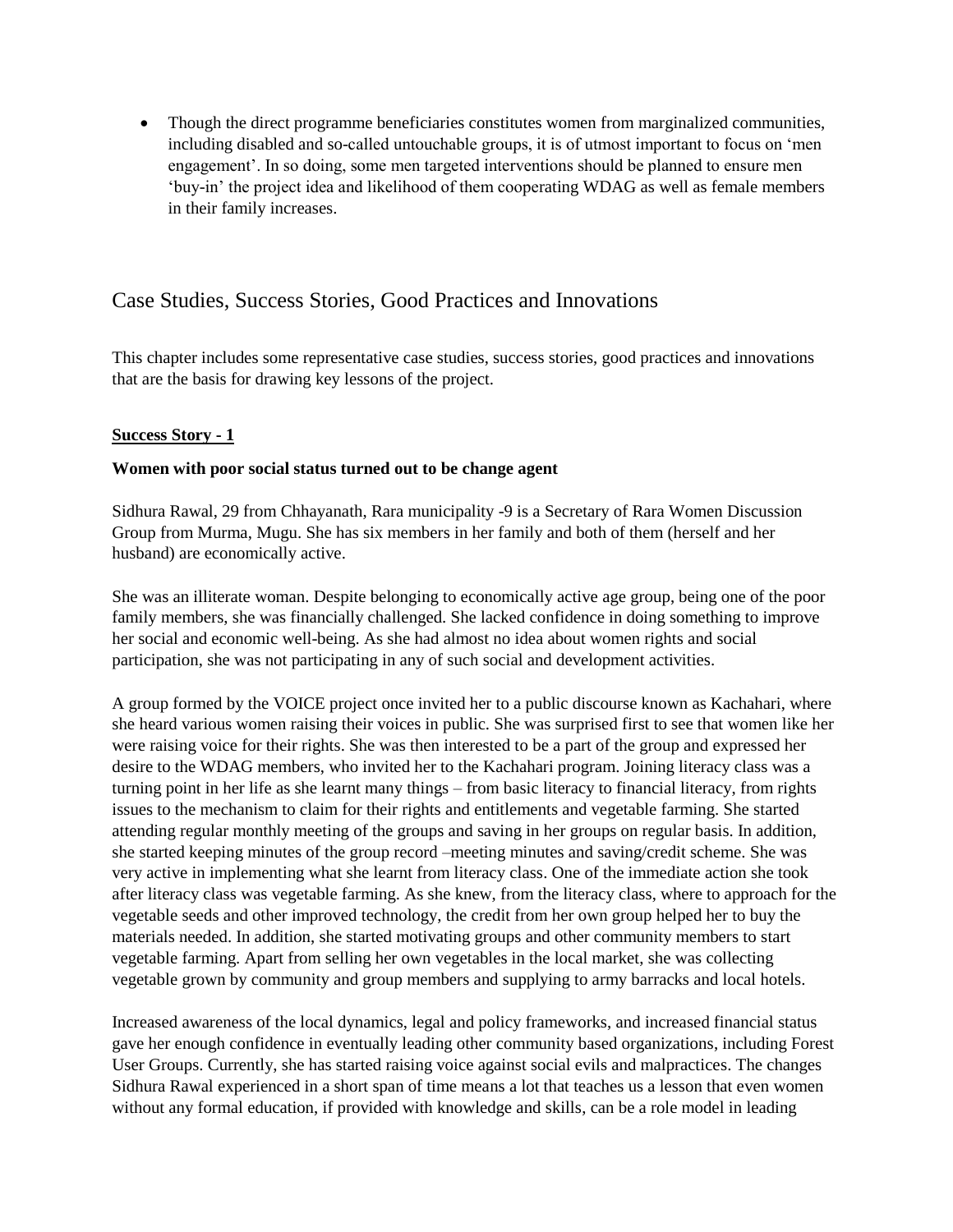social actions and campaign impacting the lives of many people, who can make a change in their lives too.

#### **Success Story - 2**

#### **Traditional Healers effectively mobilized to reduce Chhaupadi, an inhumane practice**

Menstruating women, in Mugu, are not allowed to touch the foundation of house and they are restricted with their mobility to go to public places such as temple, tap and schools. Neither can they touch herds (cow, goat etc.) not they get nutritious food during the period. Rather, they have to do labor intensive work. They don't take care of their hygiene and are forced to stay in a small hut that is poor in terms of sanitation where they are usually suffered with sexual violence - rape and other forms of violence. Due to this inhumane practice, they get various diseases.

The project team collected data of those practitioner traditional healers in the community. The traditional healers, who are considered as representatives of the gods, were oriented on women health issues and were requested to take an advisory role in groups, in a good hope that their support to the key project messages (i.e. against Chhaupadi practices) would have multiplier positive effects in the community. It was an innovative move to ensure "men engagement" to address GBV issues, widespread in the community. WDAG organized anti-chhaupadi campaigns that were actively participated by those traditional healers. Traditional healers were even invited as a guest in radio interaction programs to disseminate anti-chhaupadi messages that would be more appealing to the common people. Appeal from traditional healers was found effective in creating positive environment for the menstruating women as the message not only motivate those women to abandon the inhumane practice, but also help get support from their male counterparts and other family members.

As a result of regular campaigns, women are now allowed to stay at safe and clean place inside the home, which used to be a dream until very recently. In addition to chhaupadi huts being destroyed, increased acceptance during menstruation has contributed in reducing SGBV against women. Girls are now regular in their school while women are attending informal class on regular basis. They are now able to go to the public places and they have gained confidence in speaking in various public programs. The unprecedented change in the communal practice was possible because of increased awareness in the society as well, but mobilization of traditional healers (considered as *Deuta*, i.e. god, in the community)played as a catalytic role to speed up the awareness and increasing social acceptance among the male members. This success teaches a strong message that strategic mobilization of traditional institutions could be a game changer, especially, in social transformation programme.

#### **Success Story – 3**

#### **Women Network capable in mobilize local resources**

The achievements made by Women Network in the project area best demonstrates how a systematic capacity building effort empowers Women Network resulting in its effectiveness and increased legitimacy from the stakeholders. This story further justifies systematic intervention in capacity building of community-based organizations, particularly of those marginalized groups.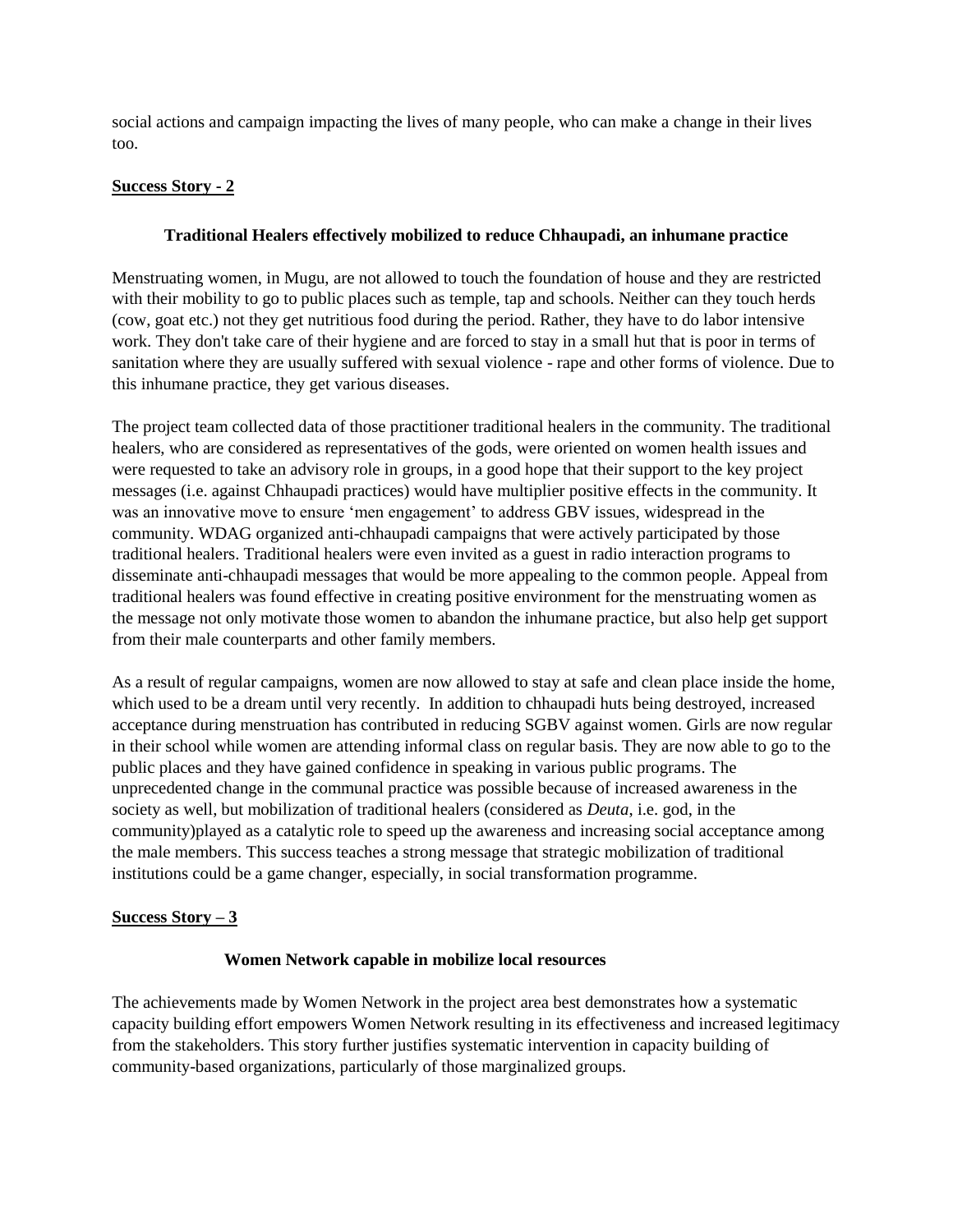Group development plan prepared and subsequent investment in its capacity building was a key project intervention that was found helpful in systematic development of the groups. As a result of tireless effort of the project team Women Network in the project district has been found rewarding. The Women Network was thus successfully mobilized. After a delegation of Women Network they were successful in establishing a District Food Depot and Health Post in their community.

Similarly, the Women Network discussed in their regular meeting that women"s access to family planning measure is limited and they are forced to give birth to more children than they wish to. They decided to organize a camp but the resource was a bottleneck. They developed and submitted a proposal to ……... The response of the concerned stakeholder to their proposal was positive and the Women Network was able to organize a Family Planning Camp that provided family planning supports to women, including Norplant and other birth control means, with an aim to control ever increasing birth rate in the community.

The success has two-fold implications – firstly, women in the community have increased access to health facility and other services of their pertinent need; and secondly, they have developed a confidence in mobilizing resources from local stakeholders (line agencies) for the common cause.

#### **Good Practice -1**

#### **Learning Peer: A Better Approach to Improve Learning Achievement**

Poor participation of women in literacy class and discussion groups, caused due to irregularity and not raising any voice during the discussion, resulted that those women were not confident speaking in public. They were not aware of the benefits of such discussion and as a result of their irregularity they missed discussion on some of the significant issues as well.

In order to address the problem, the project team categorized participants in two groups - regular and irregular and several peer groups were formed comprising one regular and one irregular participants. All those peer groups were given a responsibility to find their peer members in the class and inform other classmates about the whereabouts of their peer members every day. Peers were encouraged to sit together in the classroom to ensure that the regular one and confident one help the poor one to better learn.

This approach of peer learning encouraged those irregular participants change their habits and they started coming to the class on time. In addition, the learning was far better – for both peers; those regular one got better confidence with their learning while helping their irregular and poor peers, whereas those irregular ones got benefit from their regular peer learning partner. Additionally, emotional bonding between the peers was also high for them helping each other to grow better. It was interesting observation that there was a subtle competition as participants were trying to make their peer learners better than others in the class.

A key lesson of this good practice is that "if irregular members in the class is paired with the regular members, it makes both of them responsible for their joint learning and mutual growth'. This approach is useful in informal education classes, non-formal training programs as well as in the formal educational setting where learners are likely to get irregular, come late as well as don"t understand what is being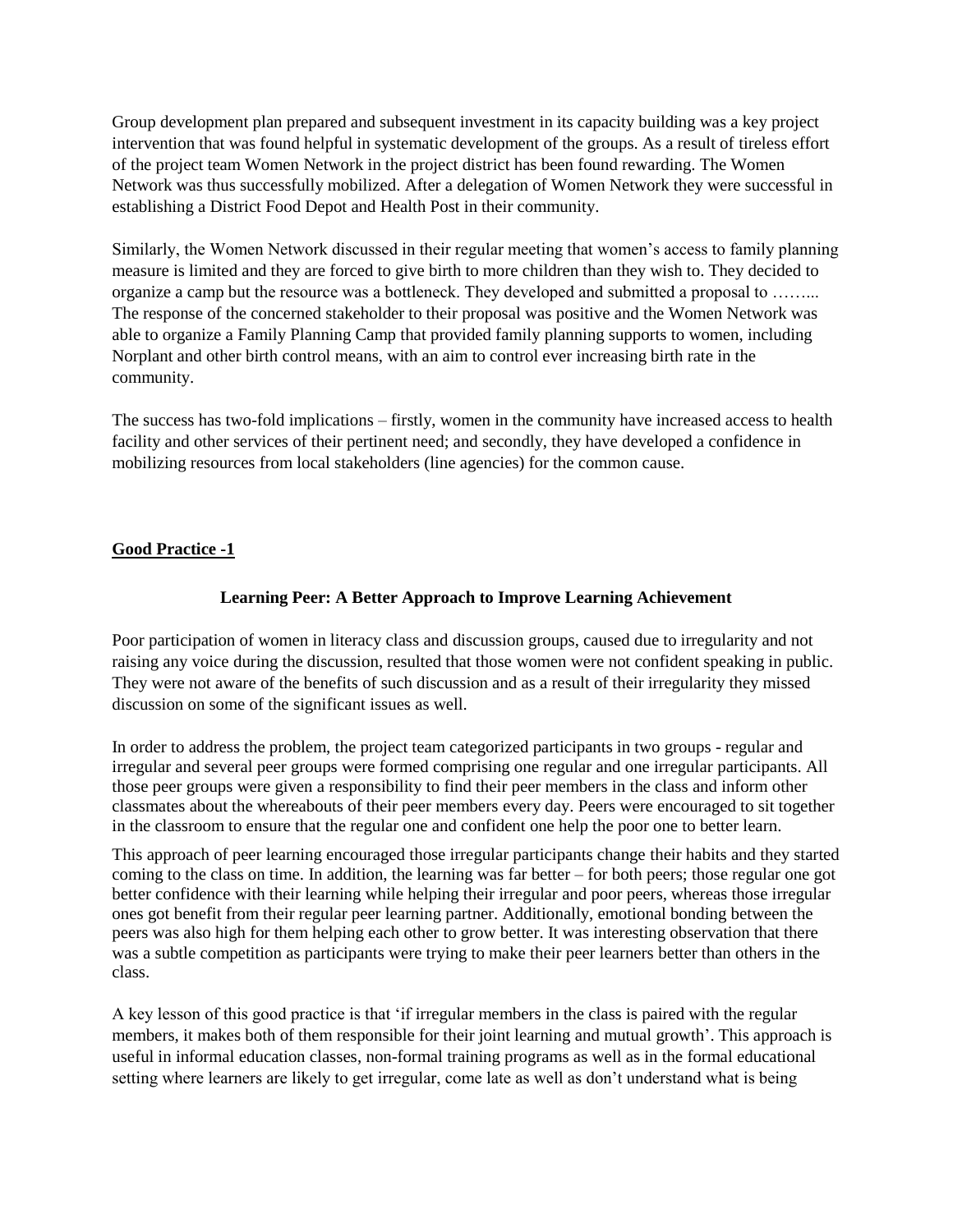taught to its fullest possible. Those learners will be responsible for their learning achievement as well as feeling a sense of achievement by helping others learn.

#### **Good Practice -2**

#### **Group selected the training participants itself**

A case from WDAGs depicts how a mutually shared responsibility between the project team and local group could be instrumental in leadership development of the groups as well as resulting in enhanced ownership of the capacity building initiative.

Unlike a conventional approach, where a training participants are picked up from a group members, by the project team based on the perceived needs and prospects of the training participants in contributing to the group post-training period, the group in 6 VDC was given a responsibility to select participants for a training on RBA, GESI, GMLD, etc. organized by KIRDARC at the entire project VDCs. Though it was the first experience of its kind, the Women Group successfully managed to select training participants. "It made us feel more responsible in making a decision that meant to be rational and beneficial for the group from long-term perspective. We were a little cautious at the beginning if we might see conflict within the team, but we were able to do it easily".

From the programmatic perspective, it has some landmark significance. Firstly, the participant selection process is proved to be handed over to the responsibility of group itself, with some guidance note on selection criteria if needed, to make the group feel responsible. Secondly, the group ownership of the training – both in terms of process as well as product - would be high and when they are given such responsibility they put their level best effort in making the training a success. It further helps inculcate a relevance of the training among the Women Group members that the training is meant to help them develop their knowledge and skills in order to increase the effectiveness of the group itself, which ultimately requires the right participants be chosen for the course. Hence, it is found to be an effective mechanism to enhance collaborative leadership skills of the Community-based organizations with a potential of replication in other contexts as well.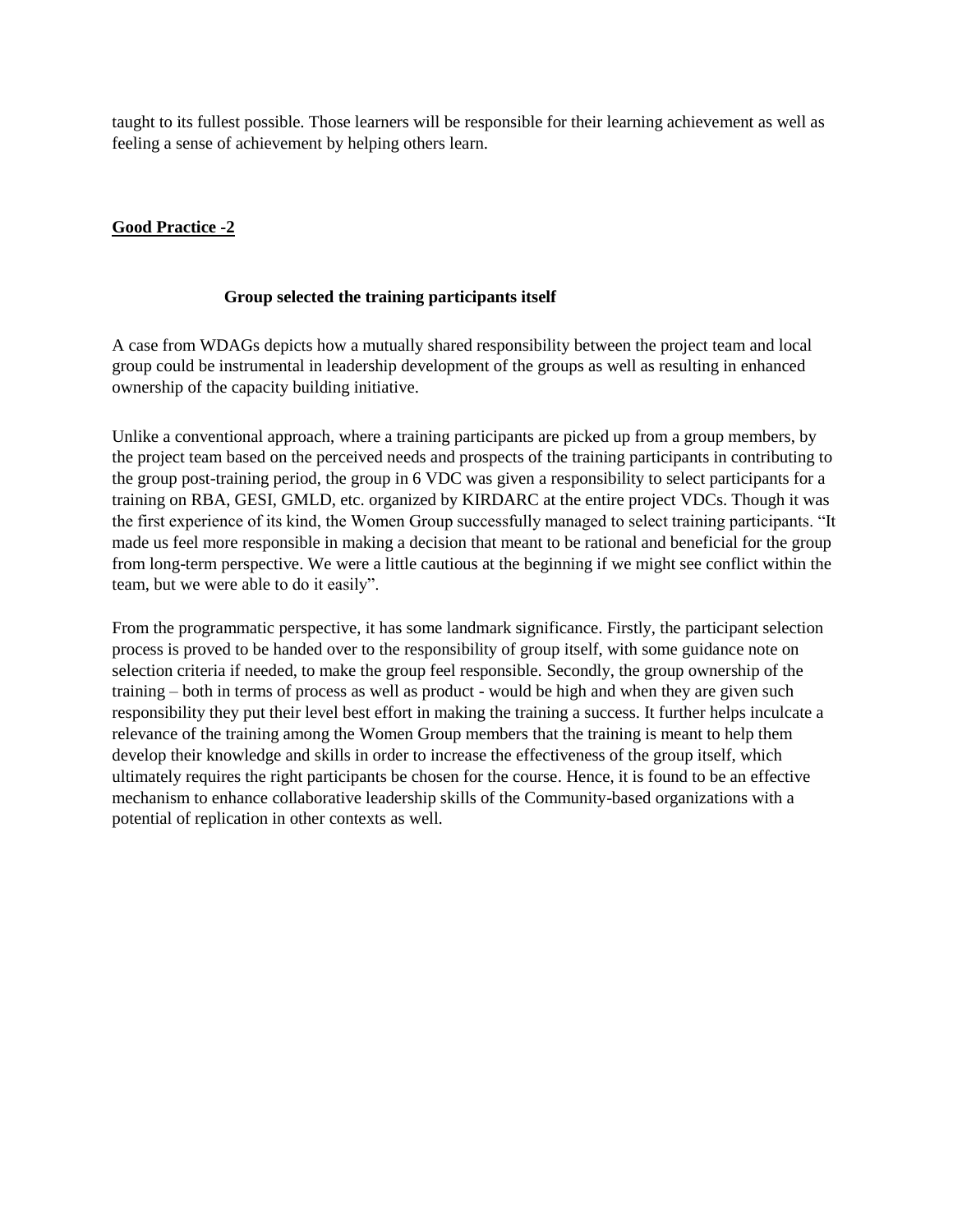#### **Good Practice -3**

#### **Disabled participation in training made possible as the training/workshop venue were chosen close to their house.**

Disabled (differently able) people are usually left unattended and their participation in training and any workshop rarely takes place. One of the reasons for their low participation is insensitive physical arrangement for the workshop that is not disable –friendly. As the programs are usually organized too far away from where the disabled are living the chances of them attending the program become low.

A reflection on the issue of disable people"s participation in capacity building events including training and workshops helped the project team to realize that given the typical geographical situation and poor infrastructure should not remain a barrier for their participation, one of their rights. The group then decided to make some changes in its implementation approach by organizing the capacity building events in a nearest possible venue to where disabled people are living. "Though the facility was not up to the expected level compared to other usual workshop and training venue, we found it good in that it ensured participation of those people, who otherwise would remain excluded" said Ms. Junkali Rokaya Chairperson of Women Group member.

"It is the first time me attending any workshop and I am excited to be here. I could not attend this program had it been organized in other village. I am thankful to the Women Group for organizing it here that made my first ever participation in such event possible" said Ms.It is not only the number of participants and their diversity that matters. It is the inclusiveness of participants and their ideas being incorporated in the discussion and decision making process that counts. Apart from increased number of participants, the sense of responsive project management team that was successfully portrayed among the marginalized community was significant. It further demonstrated a success story that taught Women Group a subtle message that it is their responsibility to ensure the rightful participation of those groups and different methods could be employed in finding local and innovative solution. "It was our first attempt to pilot this approach and we wanted to see if it helps those marginalized and disabled group of people to attend the program. The response of those disabled participants was immensely encouraging. So, we strongly recommend KIRDARC management to consider using this innovative approach to further advance inclusivity and participation of such groups in its other initiatives" said the project coordinator Mr. Rishi Adhikari.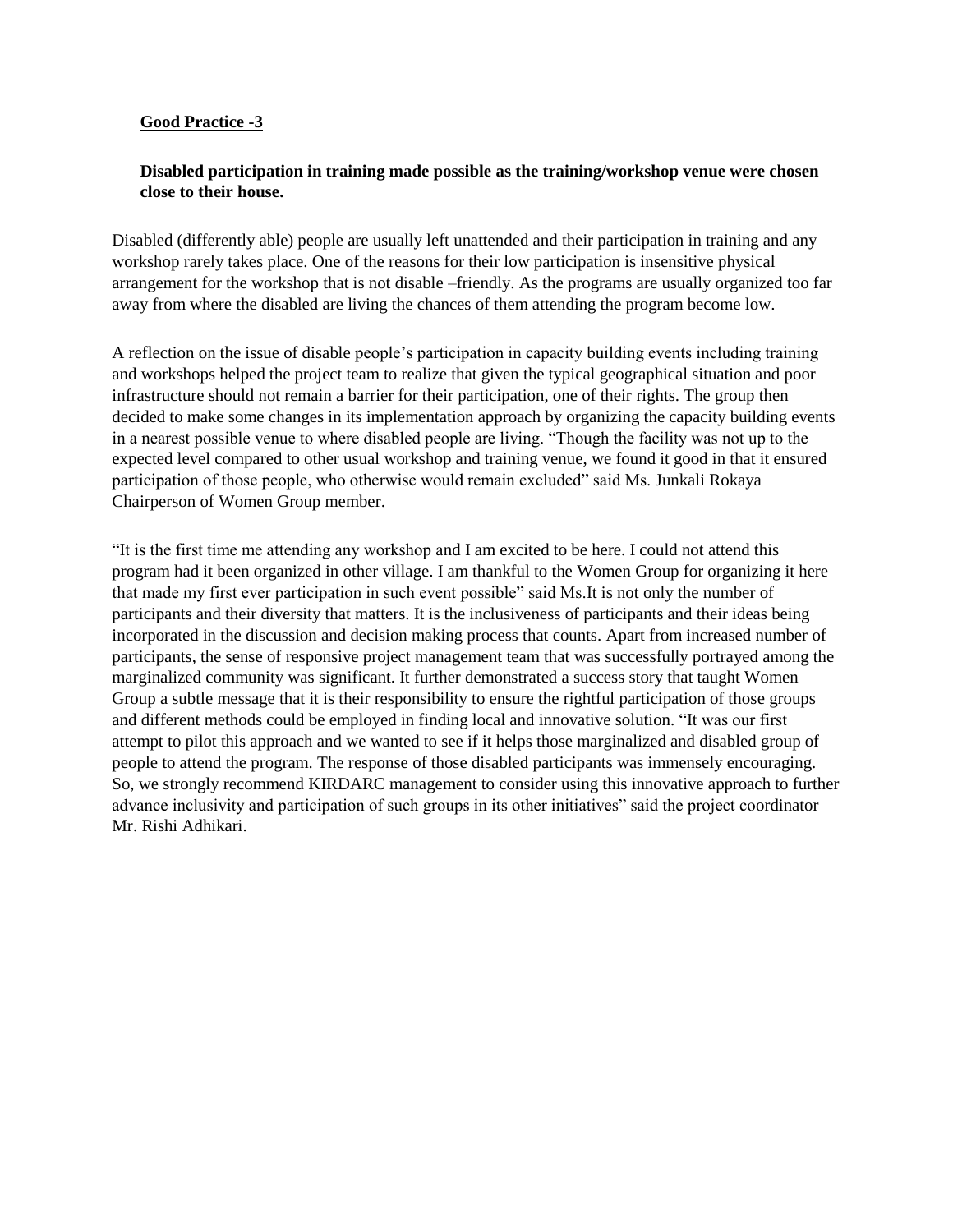#### **Innovation -1**

#### **Day-time Literacy Class is Inclusive and Results Better**

A literacy class as such could exclude some people for various reasons – some being their physical and some being socio-cultural. However, the project team has proved that if a responsive project team brings an innovative in the implementation approach the same literacy class could be inclusive making it possible for all to get benefit from it.

It is mostly taken for granted that literacy class is organized in the evening. A widely accepted common understanding has played a key role to make it happen. It is believed that women are free in the evening, especially after completing their household chores. It simply means that women are expected to attend the program if it takes place in the evening, a perceived time for their easy availability. However, in a remote areas where women are heavily engaged in work throughout the day and women status is far behind that of women it is very unlikely that they are available even in the evening. The evidences show that in most of the literacy classes regularity is a serious concern and as a result, the benefits is not as expected.

To address the problem the project team discussed the issue with Women Group and found that the risk of not having regular attendance of the prospective participants in the literacy class is high. While brainstorming possible way-forward the group decided to change the timing of the literacy class to the daytime so that most of the women could come and discuss the issues of their concerns apart from learning literacy. It was a new experiment of its kind that was questioned by some members in the society. However, it was found that all the women and even some disabled who joined the program were able to attend the class for it being suitable time for them. For some disabled it was easy to come in the day time and for women they could attend the program and upon going back to the home even managed to complete their regular chores.

The significance of this innovation is obvious. It reminds the project team to be responsive and consult the beneficiaries on how best the activities could be made relevant to them – not only in terms of the activity itself, rather the process of executing that particular activity – to increase the project reach as well as ensure the inclusivity of those marginalized segment of the society.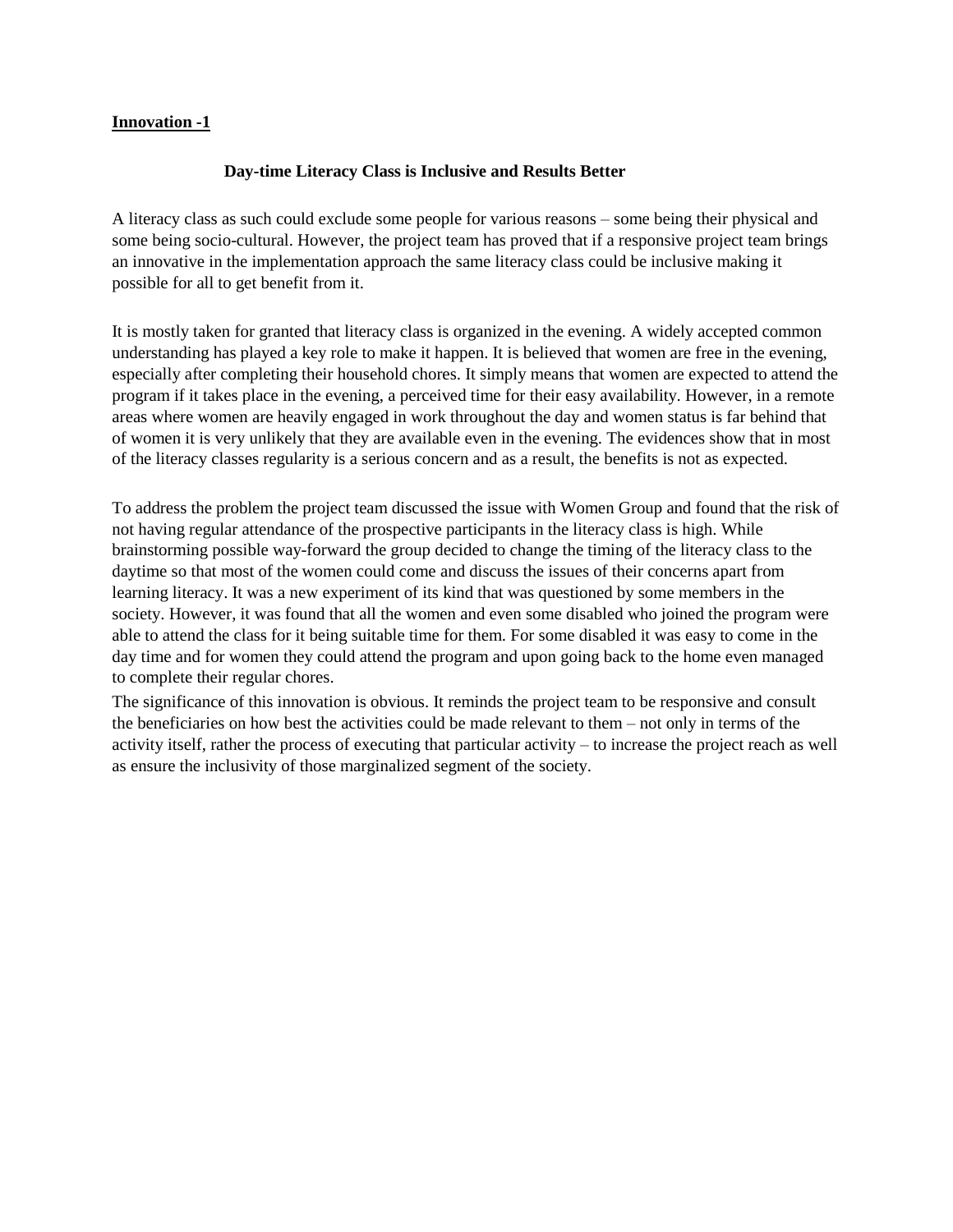# <span id="page-23-0"></span>Annexes

| <b>Workshop on Documenting Lessons from VOICE Project</b> |                                                                                                                     |                                                      |                                           |  |  |  |  |
|-----------------------------------------------------------|---------------------------------------------------------------------------------------------------------------------|------------------------------------------------------|-------------------------------------------|--|--|--|--|
| <b>Valley View Hotel, Birendranagar</b>                   |                                                                                                                     |                                                      |                                           |  |  |  |  |
| 9th November, 2017                                        |                                                                                                                     |                                                      |                                           |  |  |  |  |
| <b>Workshop Schedule</b>                                  |                                                                                                                     |                                                      |                                           |  |  |  |  |
| <b>Time</b>                                               | <b>Topics</b>                                                                                                       | Methodology                                          | Responsibility                            |  |  |  |  |
| $8.00 - 8.15$                                             | Opening and Context Setting                                                                                         | Participatory                                        | Gautam Raj Adhikari and<br>Rishi Adhikari |  |  |  |  |
| $8.15 - 9.00$                                             | Plenary Reflection on VOICE<br>Project                                                                              | <b>Group Discussion</b>                              | Uttam Uperati                             |  |  |  |  |
| $9.00 - 10.00$                                            | Locating Achievements,<br><b>Challenges and Issues</b>                                                              | Power Point Presentation.<br><b>Group Discussion</b> | Uttam Uperati                             |  |  |  |  |
| $10.00 - 10.15$                                           | <b>Tea Break</b>                                                                                                    |                                                      | Uttam Uperati                             |  |  |  |  |
| $10.15 - 11.00$                                           | Discussion on Essentials of<br><b>Good Practices and Lessons</b><br>Learned                                         | Power Point Presentation.<br><b>Group Discussion</b> | Uttam Uperati                             |  |  |  |  |
| $11.00 - 12.00$                                           | Mind mapping exercise for<br><b>Good Practices, Lessons</b><br>Learned, Innovation, Success<br>Stories/Case Studies | Power Point Presentation.<br><b>Group Discussion</b> | Uttam Uperati                             |  |  |  |  |
| $12.00 - 12.45$                                           | <b>Lunch Break</b>                                                                                                  | <b>Group Discussion and</b><br>Presentation          | Uttam Uperati                             |  |  |  |  |
| $12.45 - 1.30$                                            | Group presentation on key<br>elements of GPLL                                                                       | Group Discussion and<br>Presentation                 | Uttam Uperati                             |  |  |  |  |
| $1.30 - 2.30$                                             | Group work continue in<br>elaborating the GPLL                                                                      | Group Discussion and<br>Presentation                 | Uttam Uperati                             |  |  |  |  |
| $2.30 - 4.00$                                             | Group writing presentation<br>and feedback (tea served)                                                             | Group work and<br>Presentation                       | Uttam Uperati                             |  |  |  |  |
| 4.00-5.00                                                 | Continue Group writing<br>presentation and feedback                                                                 | Group work and<br>Presentation                       | Gautam Raj Adhikari and<br>Rishi Adhikari |  |  |  |  |
| 5.00-5:30                                                 | <b>Closing Remark</b>                                                                                               |                                                      |                                           |  |  |  |  |
|                                                           |                                                                                                                     |                                                      |                                           |  |  |  |  |

# <span id="page-23-1"></span>Annex 1: Reflection Workshop Schedule